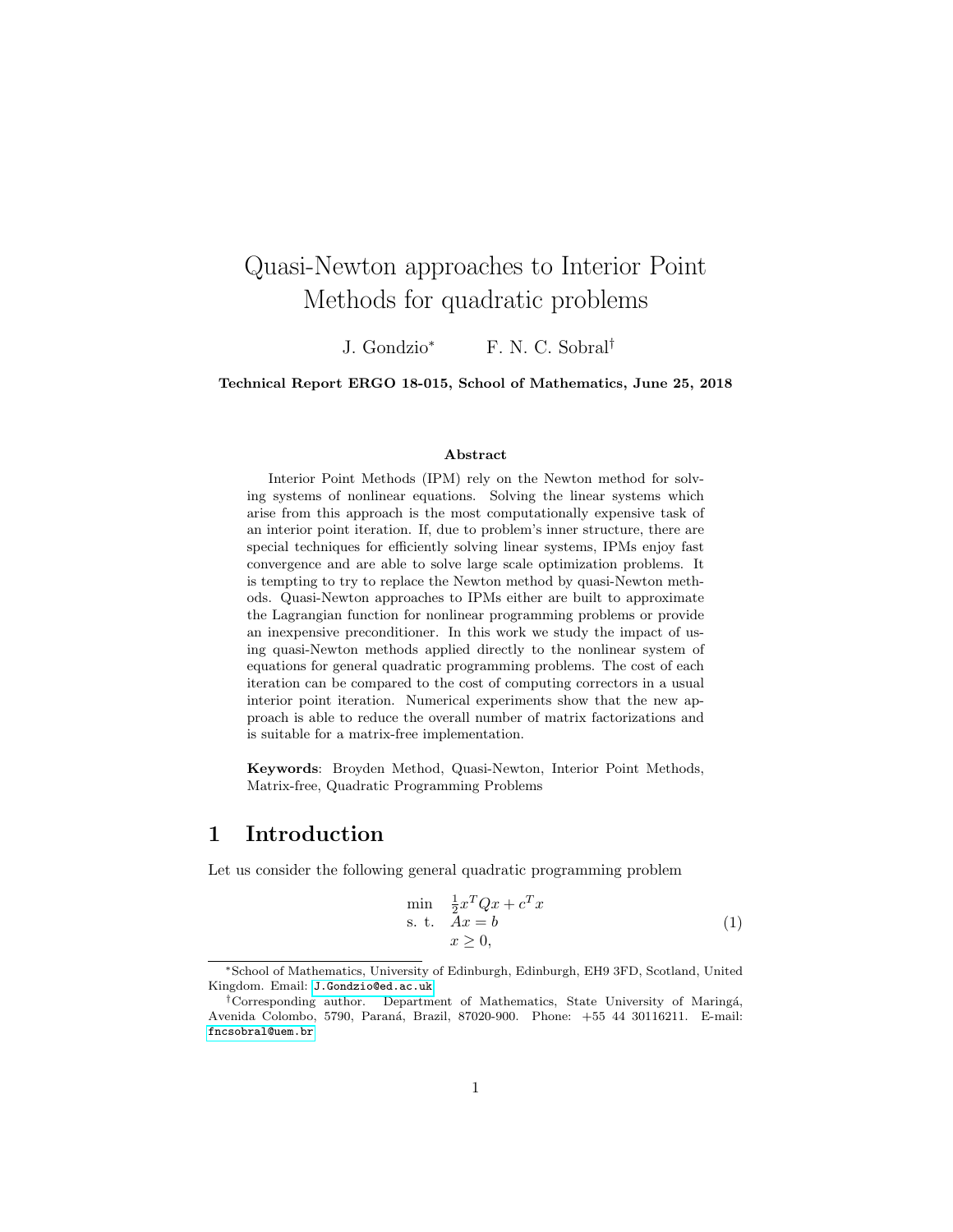where  $x, c \in \mathbb{R}^n$ ,  $b \in \mathbb{R}^m$ ,  $Q \in \mathbb{R}^{n \times n}$  and  $A \in \mathbb{R}^{m \times n}$ . We will suppose that the rows of A are linearly independent. Define function  $F: \mathbb{R}^{2n+m} \to \mathbb{R}^{2n+m}$  by

<span id="page-1-2"></span>
$$
F(x,\lambda,z) = \begin{bmatrix} -Qx + A^T \lambda + z - c \\ Ax - b \\ XZe \end{bmatrix},
$$
 (2)

where  $X, Z \in \mathbb{R}^{n \times n}$  are diagonal matrices defined by  $X = \text{diag}(x)$  and  $Z =$  $diag(z)$ , respectively, and e is the vector of ones of appropriate size. First order necessary conditions for [\(1\)](#page-0-0) state that, if  $x^* \geq 0$  is a minimizer, then there exist  $z^* \in \mathbb{R}^n$ ,  $z^* \geq 0$ , and  $\lambda^* \in \mathbb{R}^m$  such that  $F(x^*, \lambda^*, z^*) = 0$ .

Primal-Dual IPMs try to solve [\(1\)](#page-0-0) by solving a sequence of relaxed constrained nonlinear equations in the form of

<span id="page-1-0"></span>
$$
F(x, y, s) = \begin{bmatrix} 0 \\ 0 \\ \mu e \end{bmatrix}, \quad x, s > 0,
$$
 (3)

where  $\mu \in \mathbb{R}$  is called the barrier parameter, which is associated with the logarithmic barrier applied to the inequalities  $x \geq 0$  used to derive the method [\[13,](#page-25-0) 28. As  $\mu \rightarrow 0$  more importance is given to optimality over feasibility. Systems of type [\(3\)](#page-1-0) are not easy to solve. When  $\mu = 0$ , they can be solved by general algorithms for bounded nonlinear systems [\[8,](#page-25-1) [18\]](#page-26-1). In this case, a suitable merit function, usually  $||F(x)||$ , has to be used to select the step-sizes. IPMs try to stay near the solution of [\(3\)](#page-1-0), called the central path, and reduce  $\mu$  at each iteration. Instead of solving [\(3\)](#page-1-0) exactly, one step of the Newton method is applied. Thus, given an iterate  $(x^k, \lambda^k, z^k)$ , in the interior of the bound constraints, i.e.  $x^k, z^k > 0$ , the next point is given by

<span id="page-1-4"></span>
$$
(x^{k+1}, \lambda^{k+1}, z^{k+1}) = (x^k, \lambda^k, z^k) + (\alpha_P \Delta x^k, \alpha_D \Delta \lambda^k, \alpha_D \Delta z^k), \tag{4}
$$

where  $(\Delta x^k, \Delta \lambda^k, \Delta z^k)$  is computed by solving some Newton-like systems

<span id="page-1-1"></span>
$$
J(x^k, \lambda^k, z^k) \begin{bmatrix} \Delta x^k\\ \Delta \lambda^k\\ \Delta z^k \end{bmatrix} = v,
$$
 (5)

where  $v \in \mathbb{R}^{2n+m}$  and  $J : \mathbb{R}^{2n+m} \to \mathbb{R}^{(2n+m)\times(2n+m)}$  is the Jacobian of F, defined by

<span id="page-1-3"></span>
$$
J(x, \lambda, z) = \begin{bmatrix} -Q & A^T & I \\ A & 0 & 0 \\ Z & 0 & X \end{bmatrix}.
$$
 (6)

Standard predictor-corrector algorithms solve [\(5\)](#page-1-1) twice: first the affine scaling predictor is computed for  $v = -F(x^k, \lambda^k, z^k)$  and then the corrector step is computed using  $v = \begin{bmatrix} 0 & 0 & \sigma_k \mu_k e \end{bmatrix}^T$ , with  $\sigma_k \in (0, 1)$ ,  $\mu_k = x^{k} \lambda^T z^k / n$ . Additional correctors can be computed in one iteration to further accelerate convergence,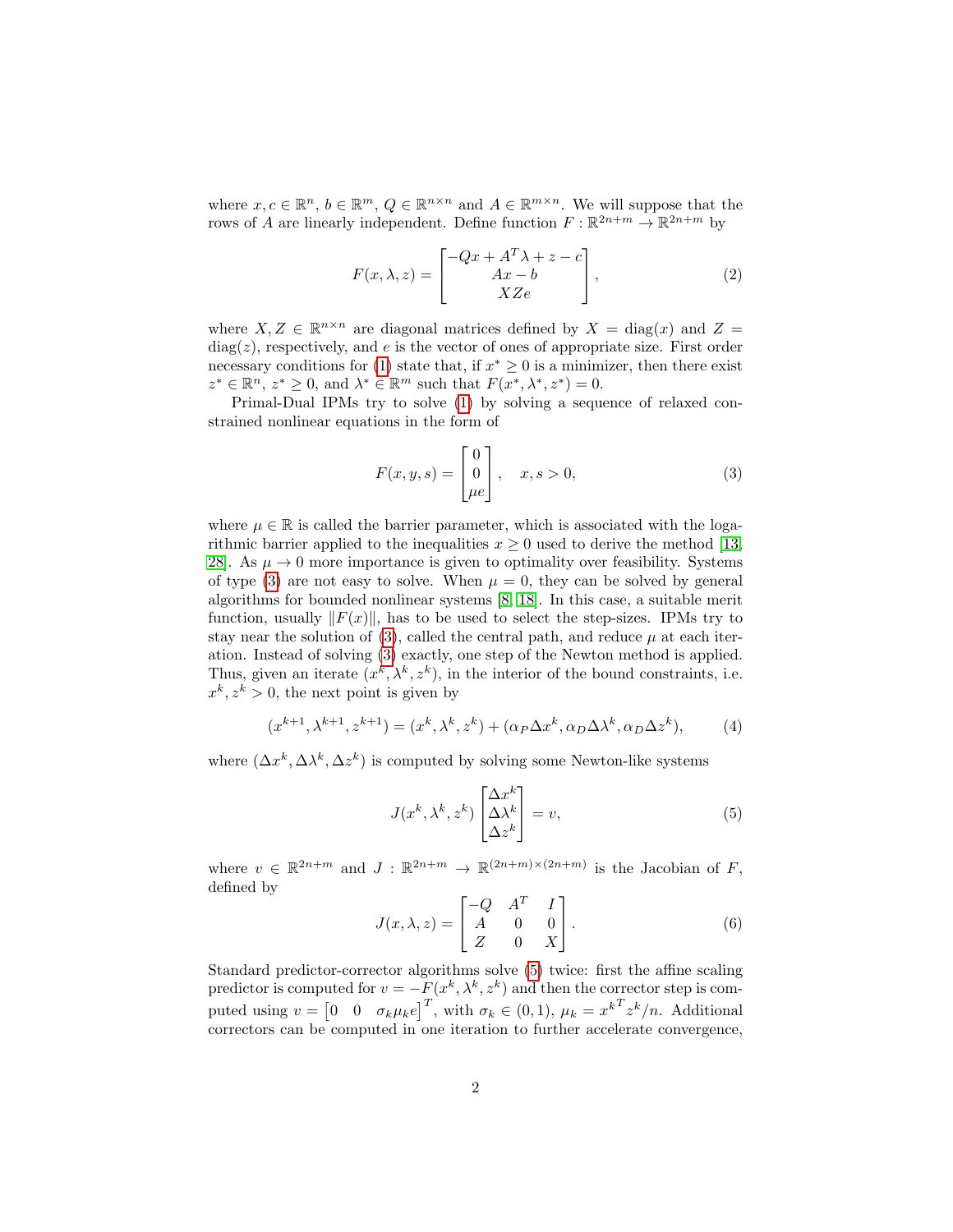such as second order correctors [\[21\]](#page-26-2) or multiple centrality correctors [\[12\]](#page-25-2). Scalars  $\alpha_P$  and  $\alpha_D$  are selected such that  $x^{k+1} > 0$  and  $s^{k+1} > 0$ , respectively.

The most expensive task during an interior point (IP) iteration is to solve [\(5\)](#page-1-1). The coefficient matrix  $J(x, \lambda, z)$  is known as unreduced matrix and has dimension  $(2n+m)\times(2n+m)$ , but its nice structure allows efficient solution techniques to be used. The most common approaches for solving the linear system in IPMs are to work with augmented system or normal equations. If we eliminate  $\Delta s$ in [\(5\)](#page-1-1), we have the augmented system for which we can solve directly using matrix factorizations or compute adequate preconditioners and solve iteratively by Krylov subspace methods. If matrix  $Q$  is easily invertible, or  $Q = 0$  (linear programming problems), it is possible to further eliminate  $\Delta x$  and solve the normal equations by Cholesky factorization or by Conjugate Gradients, depending on the size of the problem. For both approaches it is known that computing good preconditioners or computing the factorization can be most expensive part of the process. Therefore [\(5\)](#page-1-1) can be solved several times for the same  $J(x^k, \lambda^k, z^k)$ with different right-hand sides, in a classical predictor-corrector approach [\[21\]](#page-26-2) or in the multiple centrality correctors framework [\[3,](#page-24-0) [13\]](#page-25-0). In this work we will extensively use the fact that the backsolves in [\(5\)](#page-1-1) are less expensive than computing a good preconditioner or factorization.

Although  $J(x, y, s)$  is unsymmetric, under reasonable assumptions Greif, Moulding and Orban showed that it has only real eigenvalues [\[17\]](#page-26-3). Based on those results, Morini, Simoncini and Tani [\[24\]](#page-26-4) developed preconditioners for the unreduced matrix and compared the performance of interior point methods using unreduced matrices and augmented system. The unreduced matrix has also two more advantages, when compared to augmented system and normal equations. First, small changes of variables  $x$  or  $z$  result in small changes in  $J(x, \lambda, z)$ . Second, J is the Jacobian of F, so it is possible to approximate it by building models or evaluating  $F$  on some extra points. These two characteristics are explored in this work.

Since  $J$  is the Jacobian of  $F$ , it is natural to ask if it can be approximated by evaluating  $F$  in some points. Function  $F$  is composed by two linear and one nonlinear functions. Therefore, the only part of  $J$  which may change during iterations is the third row. Moreover, it can be efficiently stored by just storing  $A, Q, x$  and z. Since computing and storing J is inexpensive, the only reason to use an approximation B of J is if system [\(5\)](#page-1-1), using  $B_k$  instead of  $J(x^k, \lambda^k, z^k)$ , becomes easier to solve. That is where quasi-Newton methods and low rank updates become an interesting tool in interior point methods.

Quasi-Newton methods are well known techniques for solving large scale nonlinear systems or nonlinear optimization problems. The main motivation is to replace the Jacobian used by the traditional Newton method by its good and inexpensive approximation. Originally, they were useful to avoid computing the derivatives of  $F$ , but they have become popular as a large scale tool, since they usually do not need to explicitly build matrices and enjoy superlinear convergence. Classical references for quasi-Newton methods are [\[6,](#page-25-3) [20\]](#page-26-5) for nonlinear equations and [\[25\]](#page-26-6) for unconstrained optimization.

In the review [\[20\]](#page-26-5) about practical quasi-Newton methods for solving non-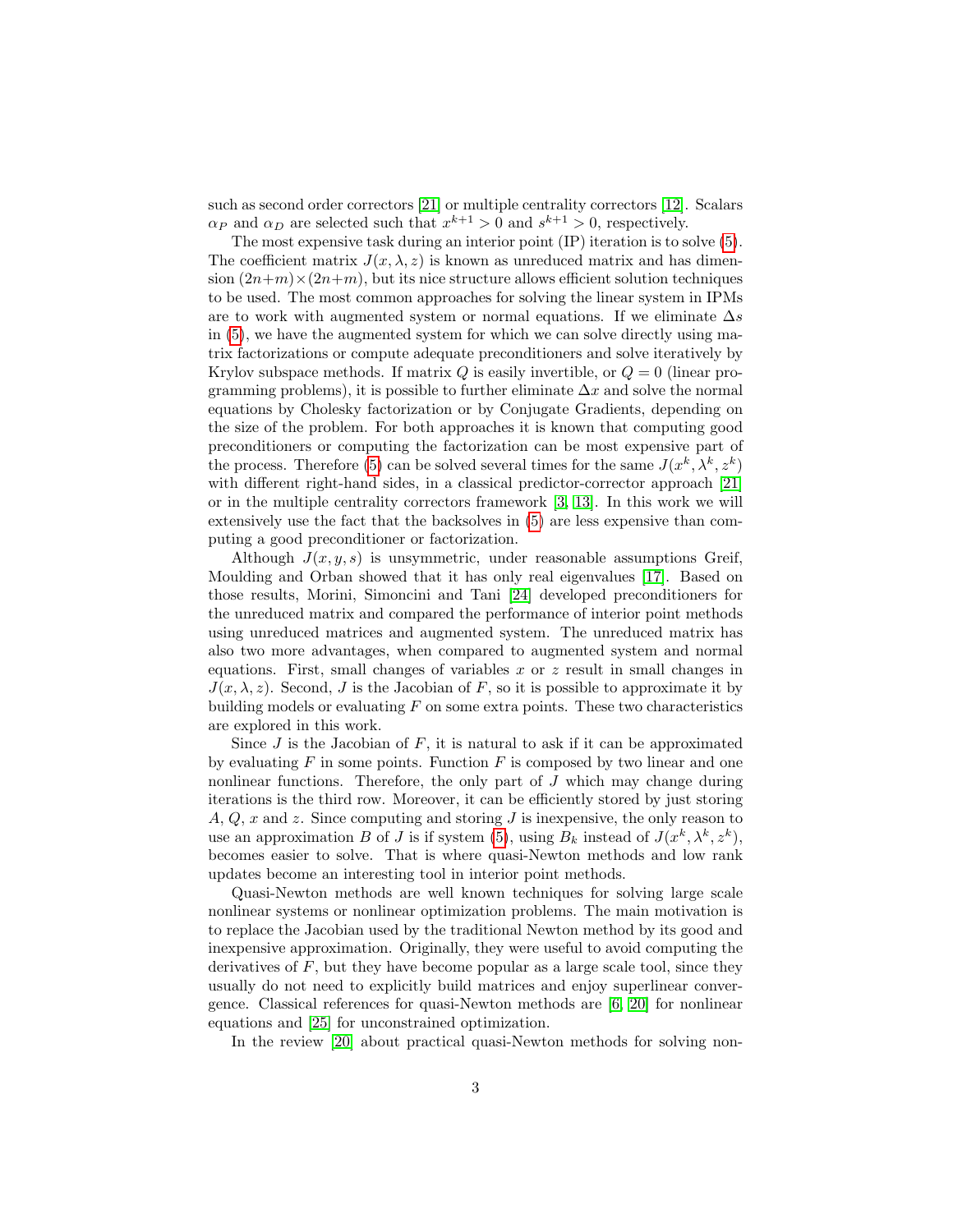linear equations, Martinez suggests that there is room for studying such techniques in the interior point context. The author points to the work of Dennis Jr., Morshedi and Turner [\[4\]](#page-25-4) which applies quasi-Newton techniques to make the projections in Karmarkar's algorithm cheaper. The authors write the interpolation equations associated with the linear system in interior point iterations and describe a fast algorithm to compute updates and also to update an already existing Cholesky factorization. When solving general nonlinear programming problems by IPMs, a well known approach is to replace the Hessian of the Lagrangian function by low rank approximations [\[25\]](#page-26-6).

In 2000, Morales and Nocedal [\[23\]](#page-26-7) used quasi-Newton arguments to show that the directions calculated by the Conjugate Gradient algorithm can be used to build an automatic preconditioner for the matrix under consideration. The preconditioner is a sequence of rank-one updates of an initial diagonal matrix. Such approach is efficient when solving a sequence of linear systems with the same (or a slowly varying) coefficient matrix. Based on those ideas, a limited memory BFGS-like preconditioner for positive definite matrices was developed in [\[16\]](#page-25-5) and was specialized for symmetric indefinite matrices in [\[15\]](#page-25-6) . Recently, Bergamaschi et al. [\[2\]](#page-24-1) developed limited-memory BFGS-like preconditioners to KKT systems arising from IP iterations and described their spectral properties. The approach was able to reduce the number of iterations in the Conjugate Gradient algorithm, but the approximation deteriorates as the number of interior point iterations increase. Also, extra linear algebra has to be performed to ensure orthogonality of the vectors used to build the updates.

In all works, with exception of [\[4\]](#page-25-4), the main focus was to use low rank updates of an already computed preconditioner such that new preconditioners are constructed in an inexpensive way and reduce the overall number of linear algebra iterations. In the present work, our main objective is to work directly with nonlinear equations and use low rank secant updates for computing the directions in the IP iterations. We use least change secant updates, in particular Broyden updates, and replace the Newton system [\(5\)](#page-1-1) by an equivalent one. Some properties of the method are presented and extensive numerical experiments are performed. The main features of the proposed approach are:

- Low rank approximations are matrix-free and use only vector multiplications and additions;
- The quasi-Newton method for solving [\(5\)](#page-1-1) can be easily inserted into an existing IPM;
- The number of factorizations is reduced for small and large instances of linear and quadratic problems;
- When the cost of the factorization is considerably higher than the cost of the backsolves, the total CPU time is also decreased.

In Section [2](#page-4-0) we discuss the basic ideas of quasi-Newton methods, in particular the Broyden method, which is extensively used in the work. In Section [3](#page-6-0) we show that, if the initial approximation is good enough, least change secant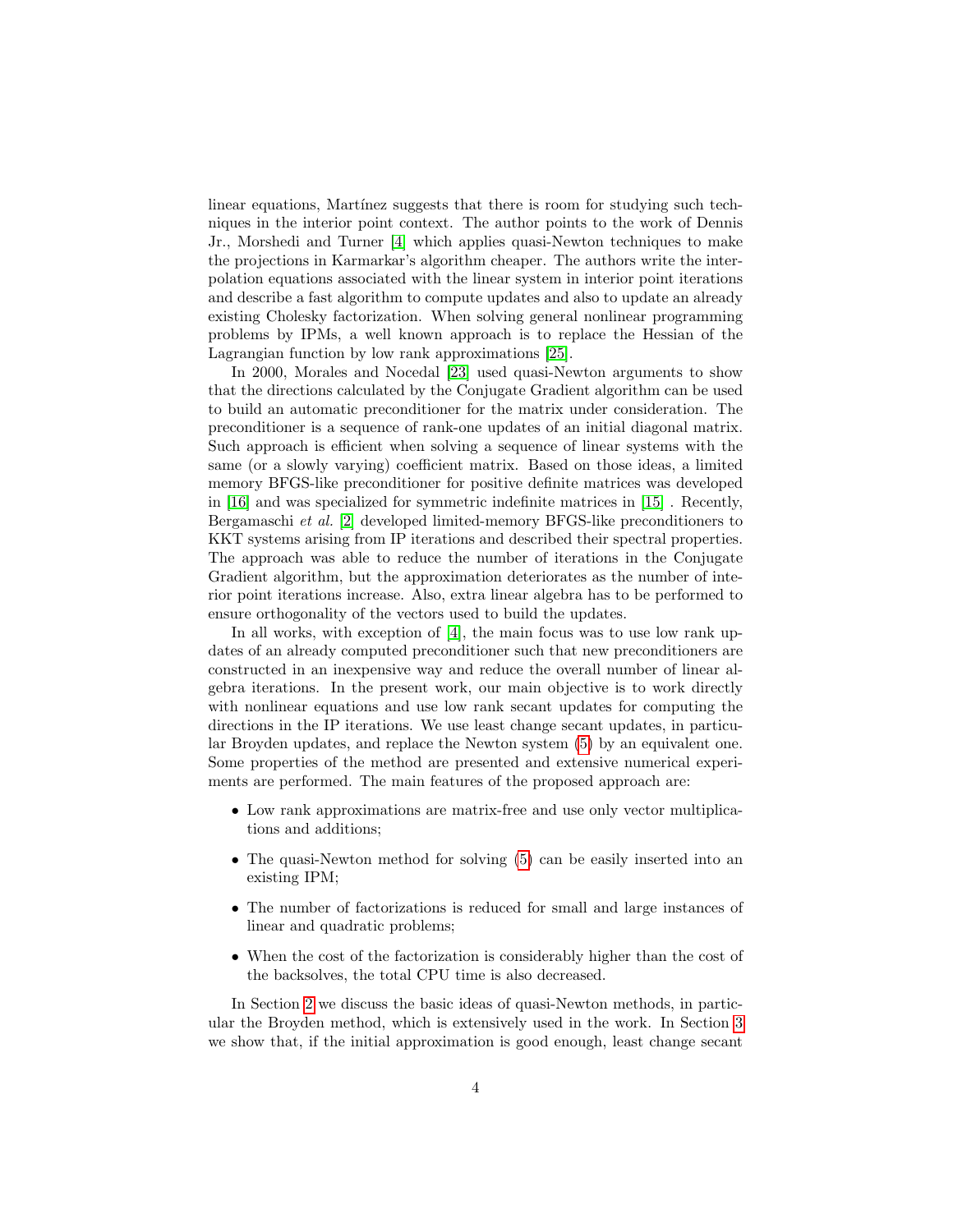updates preserve most of the structure of the true coefficient matrix and a traditional IP iteration can be performed with the cost of computing correctors only. New low rank secant updates, which are able to exploit the sparsity of J are also discussed. In Section [4](#page-12-0) we describe the aspects of a successful implementation of a quasi-Newton interior point method. In Section [5](#page-19-0) we compare our approach with a research implementation of the primal-dual IPM for solving small- and medium-sized linear and quadratic problems. Finally, in Section [6](#page-23-0) we draw the conclusions and mention possible extensions of the method.

**Notation.** Throughout this work we use  $F_k$  and  $J_k$  as short versions of vector  $F(x^k, \lambda^k, z^k)$  and matrix  $J(x^k, \lambda^k, z^k)$ , respectively. The vector e denotes the vector of ones of appropriate dimension.

### <span id="page-4-0"></span>2 Background for quasi-Newton methods

Quasi-Newton methods can be described as algorithms which use approximations to the Jacobian in the Newton method in order to solve nonlinear systems. The approximations are generated using information from previous iterations. Suppose that we want to find  $\bar{x} \in \mathbb{R}^N$  such that  $F(\bar{x}) = 0$ , where  $F : \mathbb{R}^N \to \mathbb{R}^N$ is continuously differentiable. Given the current point  $\bar{x}^k$  at iteration k, Newton method builds a linear model of F around  $\bar{x}^k$  in order to find  $\bar{x}^{k+1}$ . Now, suppose that  $\bar{x}^k$  and  $\bar{x}^{k+1}$  have already been calculated and let us create a linear model for F around  $\bar{x}^{k+1}$ :

<span id="page-4-3"></span>
$$
M_{k+1}(\bar{x}) = F(\bar{x}^{k+1}) + B_{k+1}(\bar{x} - \bar{x}^{k+1}).
$$
\n(7)

The choice  $B_{k+1} = J_{k+1}$  results in the Newton method for iteration  $k + 1$ . In secant methods,  $B_{k+1}$  is constructed such that  $M_{k+1}$  interpolates F at  $\bar{x}^k$  and  $\bar{x}^{k+1}$ , which gives us the *secant equation* 

<span id="page-4-1"></span>
$$
B_{k+1}s_k = y_k,\t\t(8)
$$

where  $s_k = \bar{x}^{k+1} - \bar{x}^k$  and  $y_k = F(\bar{x}^{k+1}) - F(\bar{x}^k)$ . When  $s_k \neq 0$  and  $N > 1$  there are more unknowns than equations and several choices for  $B_{k+1}$  exist [\[5,](#page-25-7) [20\]](#page-26-5).

Let  $B_k$  be the current approximation to  $J_k$ , the Jacobian of F at  $\bar{x}^k$  (it can be  $J_k$  itself, for example). One of the most often used simple secant approximations for unsymmetric Jacobians is given by the Broyden "good" method. Given  $B_k$ , a new approximation  $B_{k+1}$  to  $J_{k+1}$  is given by

<span id="page-4-2"></span>
$$
B_{k+1} = B_k + \frac{(y_k - B_k s_k) s_k^T}{s_k^T s_k}.
$$
\n(9)

Matrix  $B_{k+1}$  is the closest matrix to  $B_k$ , in Frobenius norm, which satisfies [\(8\)](#page-4-1). The update of the Broyden method belongs to the class of least change secant updates, since  $B_{k+1}$  is a rank-one update of  $B_k$ . As we are interested in solving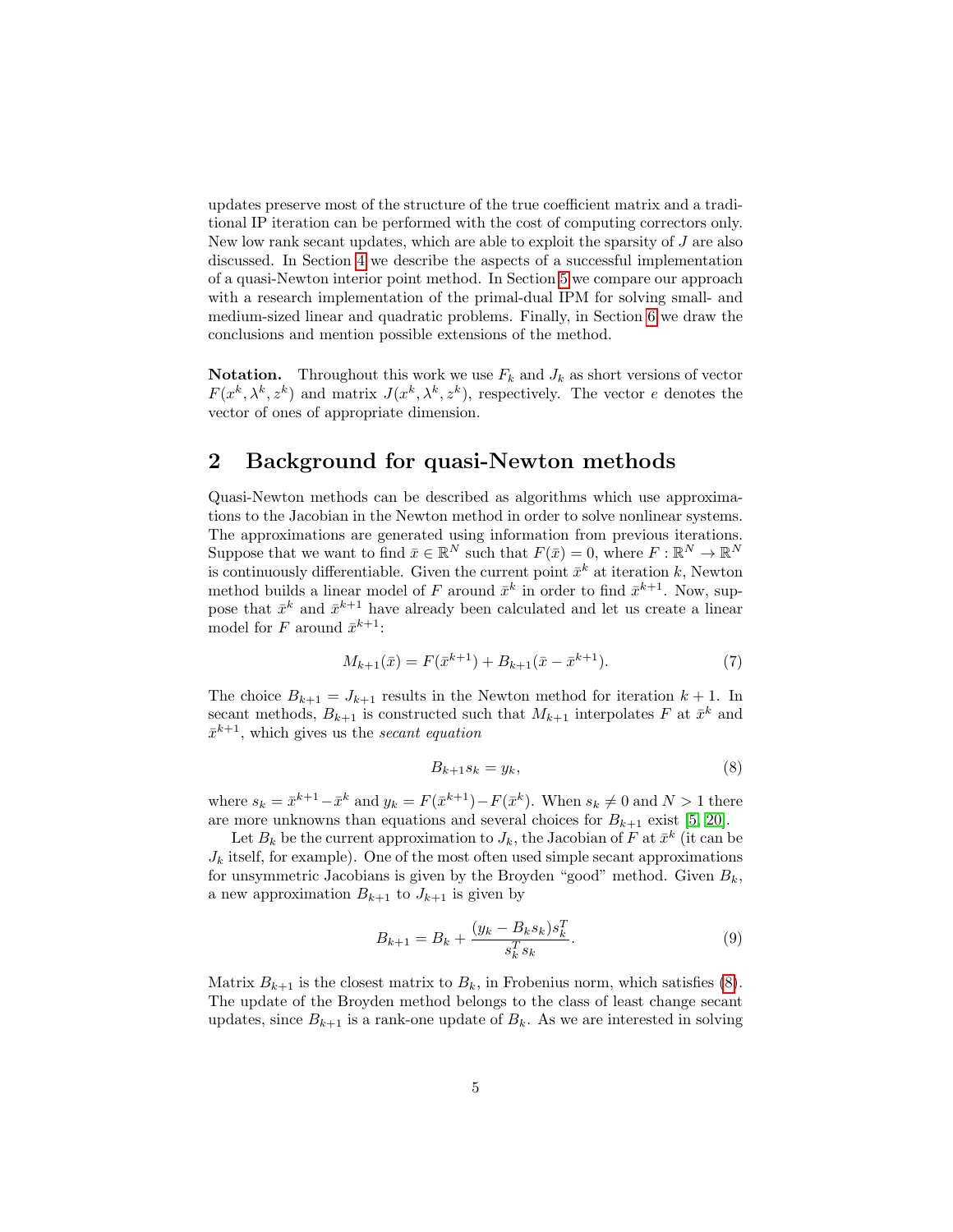a linear system, it may be interesting to analyze matrix  $B_{k+1}^{-1} = H_{k+1}$ , which is obtained by the well known Sherman-Morrison-Woodbury formula:

<span id="page-5-0"></span>
$$
H_{k+1} = H_k + \frac{(s_k - H_k y_k)s_k^T H_k}{s_k^T H_k y_k} = \left(I + \frac{u_k s_k^T}{\rho_k}\right) H_k,
$$
\n(10)

where  $u_k = s_k - H_k y_k$  and  $\rho_k = s_k^T H_k y_k$ . We can see that  $H_{k+1}$  is also a least change secant update of  $H_k$ . To store  $H_{k+1}$ , one needs first to compute  $H_k y_k$  and then store one scalar and two vectors. Storing  $u_k$  is more efficient than storing  $H_k s_k$  when  $H_{k+1}$  is going to be used more than once. According to [\(10\)](#page-5-0), the cost of computing  $H_{k+1}v$  is the cost of computing  $H_kv$  plus one scalar product and one sum of vectors times a scalar. After  $\ell$  updates of an initial approximation  $B_{k-\ell}$ , current approximation  $H_k$  is given by

$$
H_k = \left(I + \frac{u_{k-1} s_{k-1}^T}{\rho_{k-1}}\right) H_{k-1} = \left[\prod_{j=1}^{\ell} \left(I + \frac{u_{k-j} s_{k-j}^T}{\rho_{k-j}}\right)\right] H_{k-\ell}.
$$

Instead of updating  $B_k$  and then computing its inverse, the Broyden "bad" method directly computes the least change secant update of the inverse:

<span id="page-5-1"></span>
$$
H_{k+1} = H_k + \frac{(s_k - H_k y_k) y_k^T}{y_k^T y_k} = H_k V_k + \frac{s_k y_k^T}{\rho_k},
$$
\n(11)

where  $V_k = \left(I - \frac{y_k y_k^T}{\rho_k}\right)$  and  $\rho_k = y_k^T y_k$ . Similarly to  $B_{k+1}$  in [\(10\)](#page-5-0),  $H_{k+1}$  given by [\(11\)](#page-5-1) is the closest matrix of  $H_k$ , in the Frobenius norm, such that  $H_{k+1}^{-1}$ satisfies [\(8\)](#page-4-1). The cost of storing  $H_{k+1}$  is lower than that of [\(10\)](#page-5-0), since vectors  $s_k$  and  $y_k$  have already been computed. The cost of calculating  $H_{k+1}v$  is higher: it involves one scalar product, two sums of vector times a scalar and  $H_kv$ . After  $\ell$  updates of an initial approximation  $H_{k-\ell}$ , current approximation  $H_k$  is given by

$$
H_k = H_{k-1}V_{k-1} + \frac{s_{k-1}y_{k-1}^T}{\rho_{k-1}}
$$
  
=  $H_{k-\ell}$  $\left(\prod_{j=k-\ell}^{k-1} V_j\right) + \sum_{i=1}^{\ell} \left(\frac{s_{k-i}y_{k-i}^T}{\rho_{k-i}} \prod_{j=k-i+1}^{k-1} V_j\right)$  (12)

<span id="page-5-2"></span>Approach [\(11\)](#page-5-1) has some advantages over [\(10\)](#page-5-0). First, it does not need to compute  $H_k v$  for constructing the update. When  $H_k$  is a complicated matrix, this is a costly operation. Second, unlike  $(10)$ , matrices  $V_j$  depend solely on  $y_j$  and  $s_j$  for all  $j = 1, \ldots, \ell$ , so it is possible to replace  $H_{k-\ell}$  by different matrices without updating the whole structure. This is suitable to be applied in a limited-memory scheme [\[15\]](#page-25-6). Third, the computation of  $H_k v$  can be efficiently implemented in a scheme similar to the BFGS update described in [\[25\]](#page-26-6), as we show in Algorithm [1.](#page-6-1) Unfortunately, the Broyden "bad" method is known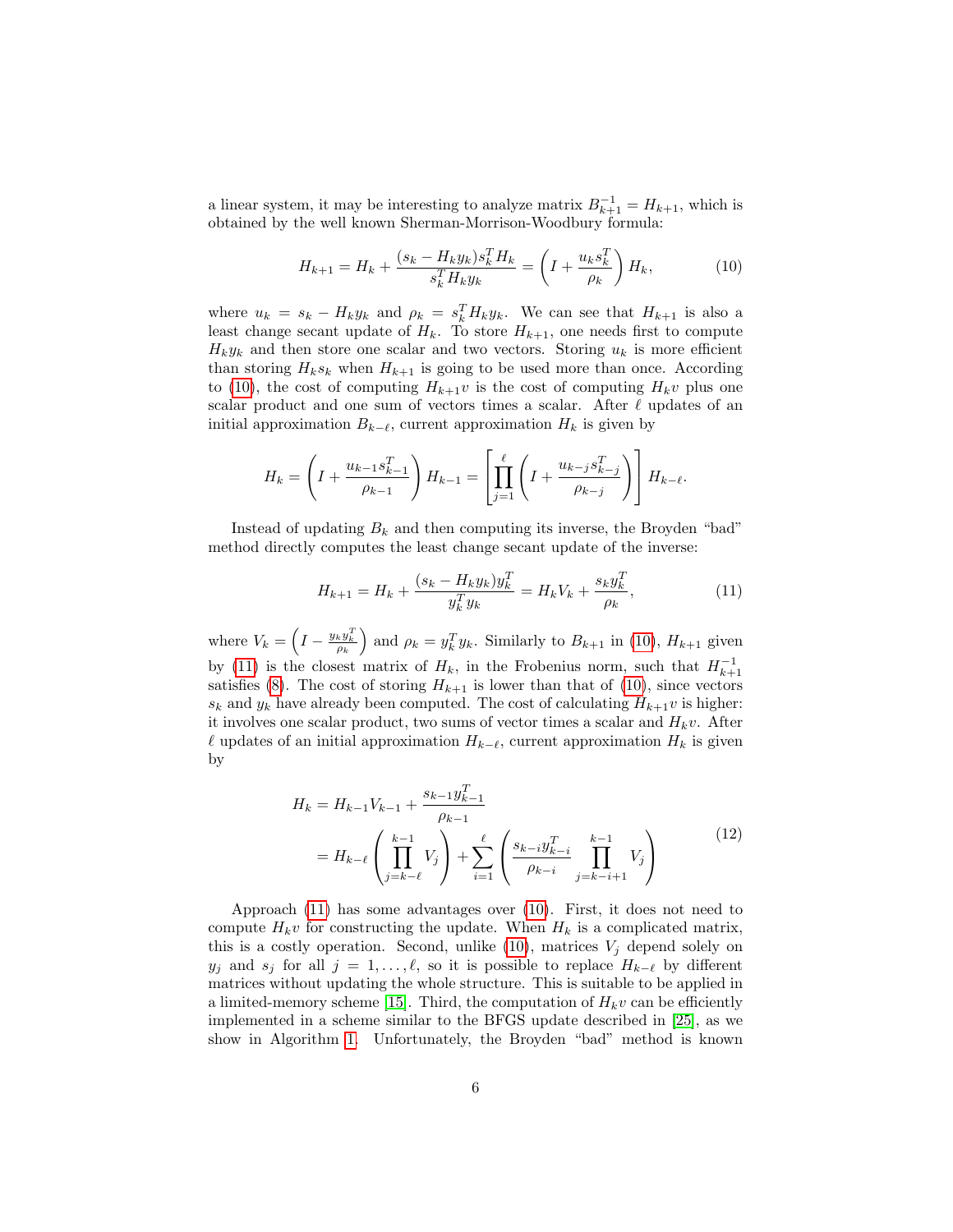to behave worse in practice than the "good" method [\[6\]](#page-25-3). To avoid the extra cost of computing  $H_k y_k$  in [\(10\)](#page-5-0) it is common to compute a Cholesky or LU factorization of  $B_{k-\ell}$  and work directly with [\(9\)](#page-4-2), performing rank-one updates of the factorization, which can be efficiently implemented [\[10\]](#page-25-8).

Algorithm 1: Algorithm for matrix-vector multiplications on Broyden "bad" update.

<span id="page-6-4"></span>**Data** :  $H_{k-\ell} \in \mathbb{R}^{N \times N}$  and triples  $(s_{k-j}, y_{k-j}, \rho_{k-j})$ , for  $j = 1, ..., \ell$  $\mathbf{Input} \; : v \in \mathbb{R}^N$ Output:  $r = H_k v$ 1.  $q \leftarrow v$ 2. for  $j = 1, \ldots, \ell$  do /\* Store scalar  $y_{k-j}^T (V_{k-j+1}\cdots V_{k-1})v/\rho_{k-j}$  \*/  $\alpha_j \leftarrow (y_{k-j}^T q)/\rho_{k-j}$ /\* Compute vector  $(V_{k-j}\cdots V_{k-1})v$  \*/  $q \leftarrow q - \alpha_j y_{k-j}$ 3.  $r \leftarrow H_{k-\ell}q$ 4. for  $i = 1, \ldots, \ell$  do /\* Add the term  $(y_{k-i}^T V_{k-i+1} \cdots V_{k-1} v / \rho_{k-i}) s_{k-i}$  \*/  $r \leftarrow r + \alpha_i s_{k-i}$ 

<span id="page-6-3"></span><span id="page-6-1"></span>The class of rank-one least change secant updates can be generically represented by updates of the form

<span id="page-6-2"></span>
$$
B_{k+1} = B_k + \frac{(y_k - B_k s_k) w_k^T}{w_k^T s_k},
$$
\n(13)

where  $w_k^T s_k \neq 0$ . Setting  $w_k = s_k$  defines the Broyden "good" method and  $w_k = B_k^T y_k$  defines the Broyden "bad" method. Several other well known quasi-Newton methods fit in update [\(13\)](#page-6-2), such as the Symmetric Rank-1 update used in nonlinear optimization, which defines  $w_k = y_k - B_k s_k$ . See [\[5,](#page-25-7) [6\]](#page-25-3) for details on least change secant updates.

### <span id="page-6-0"></span>3 A quasi-Newton approach for IP iterations

According to the general description of primal-dual IPMs in Section [1,](#page-0-1) we can see that, at each iteration, they perform one Newton step associated with the nonlinear system  $(3)$ , for decreasing values of  $\mu$ . Each step involves the computation of the Jacobian of  $F$  and the solution of a linear system  $(5)$ .

Our proposal for this work is to perform one quasi-Newton step to solve [\(3\)](#page-1-0), replacing the true Jacobian  $J(x, \lambda, z)$  by a low rank approximation B. The idea might seem surprising at first glance, since, for quadratic problems,  $J(x, \lambda, z)$ is very cheap to evaluate. In this section we further develop the quasi-Newton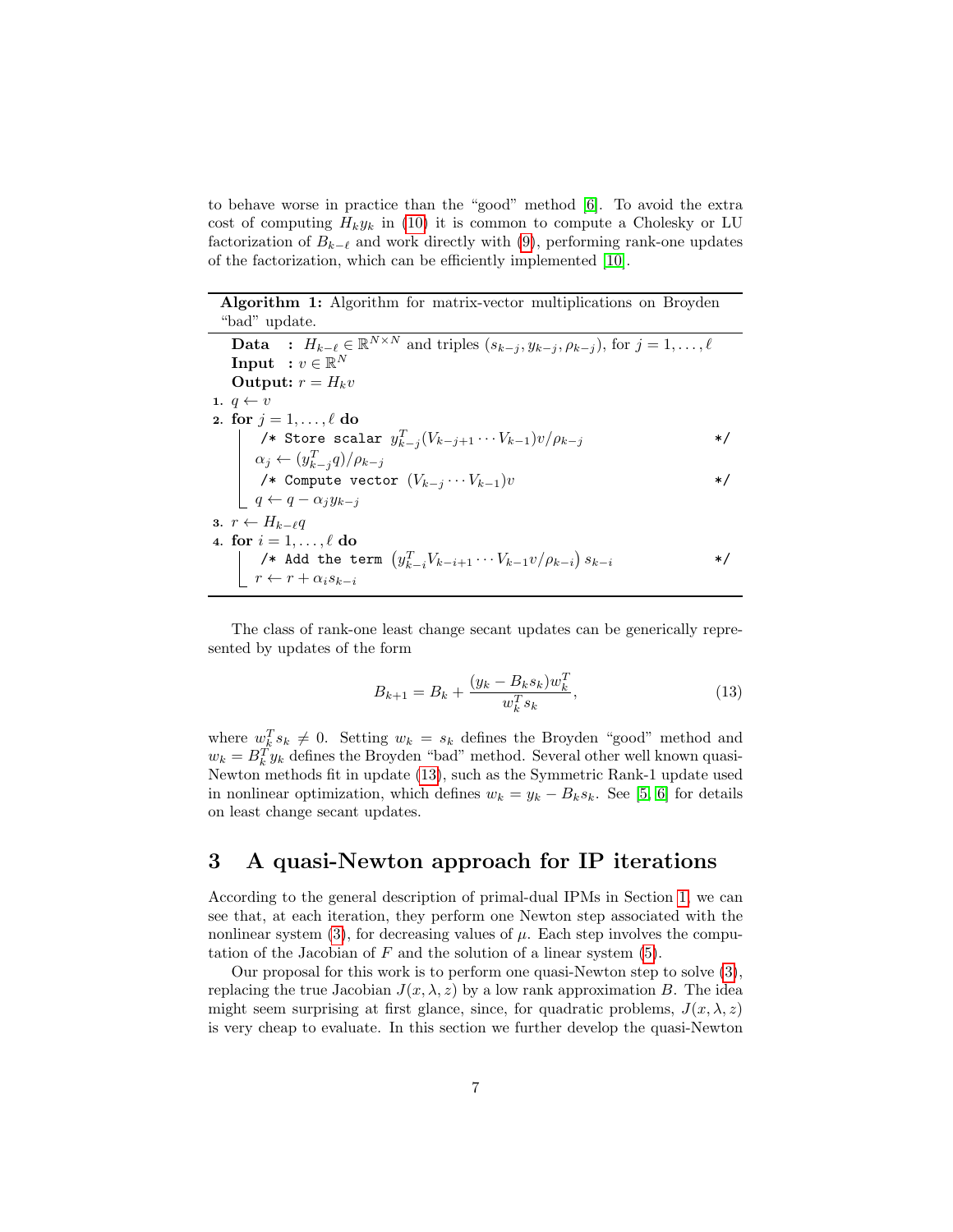ideas applied to interior point methods and show that they might help to reduce the cost of the linear algebra when solving [\(1\)](#page-0-0).

It is important to note that  $F$  and  $J$  discussed in Section [2](#page-4-0) will be given by [\(2\)](#page-1-2) and [\(6\)](#page-1-3), respectively, in the interior point context, which highlights the importance of using the unreduced matrix in our analysis. Therefore, variable  $\bar{x}$  in Section [2](#page-4-0) is given by  $(x, \lambda, z)$  and, consequently,  $N = 2n + m$ .

#### 3.1 Initial approximation and update

Suppose that  $k > 0$  is an interior point iteration for which system [\(5\)](#page-1-1) was solved and  $(x^{k+1}, \lambda^{k+1}, z^{k+1})$  was calculated, using any available technique. Usually, solving [\(5\)](#page-1-1) involves an expensive factorization or the computation of a good preconditioner associated with  $J_k$ . Most traditional quasi-Newton methods for general nonlinear systems compute  $B_k$  by finite differences or use a diagonal matrix as the initial approximation. According to Section [2,](#page-4-0) it is necessary to have an initial approximation of  $J_k$  in order to generate approximation  $B_{k+1}$  of  $J_{k+1}$  by low rank updates. Most of traditional quasi-Newton methods for general systems compute  $B_k$  by finite differences or use a diagonal matrix. Since  $J_k$  have already been computed, we will define it as  $B_k$ , i.e., the perfect approximation to  $J_k$ . It is clear that, in such case,  $H_k = J_k^{-1}$  is the approximation to  $J_k^{-1}$ .

In order to compute  $B_{k+1}$ , vectors  $s_k$  and  $y_k$  in secant equation [\(8\)](#page-4-1) have to be built:  $\frac{1}{2}$   $\frac{1}{2}$   $\frac{1}{2}$ 

<span id="page-7-1"></span>
$$
s_{k} = \begin{bmatrix} s_{k,x} \\ s_{k,\lambda} \\ s_{k,z} \end{bmatrix} = \begin{bmatrix} x^{k+1} - x^{k} \\ \lambda^{k+1} - \lambda^{k} \\ z^{k+1} - z^{k} \end{bmatrix}
$$
  
\n
$$
y_{k} = \begin{bmatrix} y_{k,c} \\ y_{k,b} \\ y_{k,\mu} \end{bmatrix} = F(x^{k+1}, \lambda^{k+1}, z^{k+1}) - F(x^{k}, \lambda^{k}, z^{k})
$$
  
\n
$$
= \begin{bmatrix} -Qs_{k,x} + A^{T}s_{k,\lambda} + s_{k,z} \\ A s_{k,x} \\ X^{k+1} Z^{k+1} e - X^{k} Z^{k} e \end{bmatrix}.
$$
 (14)

The use of  $J_k$  as the initial approximation ensures that the first two block elements of  $B_ks_k - y_k$  are zero. This is a well known property of low rank updates given by  $(13)$  when applied to linear functions (see [\[6,](#page-25-3) Ch. 8]). In Lemma [1](#page-7-0) we show that rank-one secant updates maintain most of the good sparsity structure of approximation  $B_k$  when its structure is similar to the true Jacobian of F.

<span id="page-7-0"></span>**Lemma 1.** Let  $J$  be the Jacobian of  $F$  given by [\(2\)](#page-1-2). If the least change secant update  $B_{k+1}$  for approximating  $J_{k+1}$  is computed by [\(13\)](#page-6-2) using  $w_k^T =$  $[a_k \quad b_k \quad c_k]^T$ ,  $a_k, c_k \in \mathbb{R}^n$ ,  $b_k \in \mathbb{R}^m$ , and  $B_k$  is defined by

$$
B_k = \begin{bmatrix} -Q & A^T & I \\ A & 0 & 0 \\ M_k^1 & M_k^2 & M_k^3 \end{bmatrix}
$$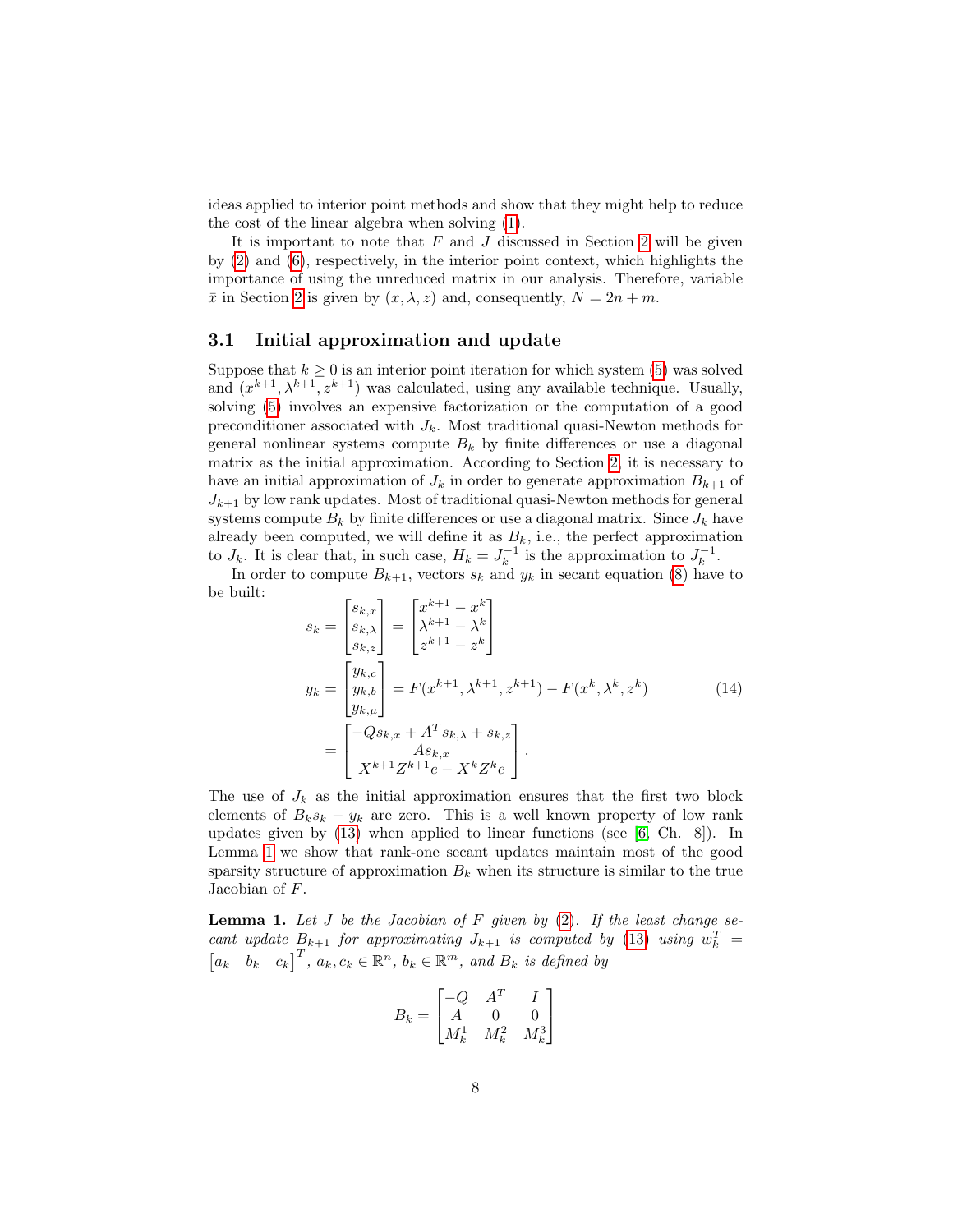$$
B_{k+1} = \begin{bmatrix} -Q & A^T & I \\ A & 0 & 0 \\ M_{k+1}^1 & M_{k+1}^2 & M_{k+1}^3 \end{bmatrix},
$$

where  $M_{k+1}^i$  is a rank-one update of  $M_k^i$ , for  $i = 1, 2, 3$ . In addition, if  $M_k^2 = 0$ and  $b_k = 0$ , then  $M_{k+1}^2 = 0$ .

*Proof.* By the definition of  $s_k$  and  $y_k$  in [\(14\)](#page-7-1) it is easy to see that  $y_k - B_k s_k =$  $\begin{bmatrix} 0 & 0 & u_k \end{bmatrix}^T$ , where

$$
u_k=(X^{k+1}Z^{k+1}-X^kZ^k)e-M_k^1s_{k,x}-M_k^2s_{k,\lambda}-M_k^3s_{k,z}.
$$

Using the secant update [\(13\)](#page-6-2), we have that the first two rows of  $B_k$  are kept the same and

$$
M_{k+1}^1 = M_k^1 + u_k a_k^T / (w_k^T s_k)
$$
  
\n
$$
M_{k+1}^2 = M_k^2 + u_k b_k^T / (w_k^T s_k)
$$
  
\n
$$
M_{k+1}^3 = M_k^3 + u_k c_k^T / (w_k^T s_k).
$$

It is easy to see that  $M_{k+1}^2 = 0$  when  $M_k^2 = 0$  and  $b_k = 0$ .

By Section [2](#page-4-0) we know that Broyden "good" and "bad" updates are represented by specific choices of  $w_k$  and, therefore, enjoy the consequences of Lemma [1.](#page-7-0) Unfortunately, not much can be said about the structure of the "third row" of  $B_{k+1}$ . When  $B_k = J_k$ , the diagonal structure of blocks  $Z^k$  and  $X<sup>k</sup>$ , as well as the zero block in the middle, are likely to be lost. However, if we select  $w_k^T = [s_{k,x} \quad 0 \quad s_{k,z}]^T$ , then, by Lemma [1,](#page-7-0) the zero block is kept in  $B_{k+1}$ . The update given by this choice of  $w_k$  is a particular case of Schubert's quasi-Newton update for structured and sparse problems [\[27\]](#page-26-8). This update minimizes the distance to  $B_k$  on the space of the matrices that satisfy  $(8)$  and have the same block sparsity pattern of  $B_k$  [\[5\]](#page-25-7). Using the Sherman-Morrison-Woodbury formula, we also have the update for  $H_k$ :

$$
H_{k+1} = \left(I - \frac{(H_k y_k - s_k) w_k^T}{w_k^T H_k y_k}\right) H_k^{-1},
$$

which only needs an extra computation of  $H_k y_k$  to be stored. There is no need to store  $w_k$ , since it is composed by components of  $s_k$ . We can say that this approach is inspired in the Broyden "good" update.

On the other hand, if we use  $w_k^T = \begin{bmatrix} 0 & y_{k,b} & y_{k,\mu} \end{bmatrix}^T B_k$ , then we still have  $M_{k+1}^2 = 0$  by Lemma [1](#page-7-0) and, in addition, we are able to remove the calculation  $H_k y_k$  in the inverse. This approach is inspired by the Broyden "bad" update and results in the following update

<span id="page-8-0"></span>
$$
H_{k+1} = H_k + \frac{(s_k - H_k y_k) [0 y_{k,b} y_{k,\mu}]^T}{y_{k,b}^T y_{k,b} + y_{k,\mu}^T y_{k,\mu}}.
$$
 (15)

then

 $\Box$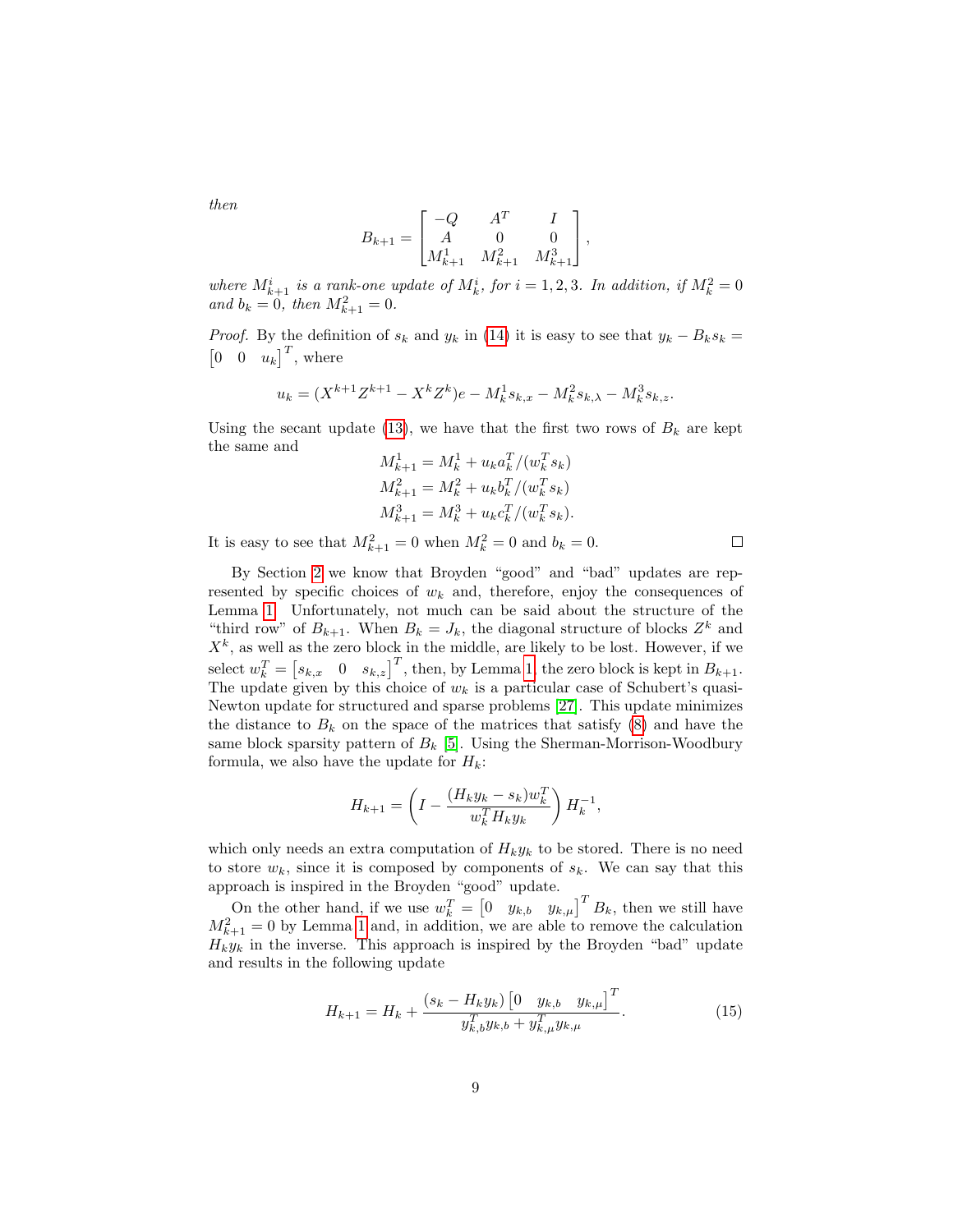Up to the knowledge of the authors, this update has not been theoretically studied in the literature.

Lemma [1](#page-7-0) also justifies our choice to work with approximations of  $J^{-1}$  rather than J. After  $\ell > 0$  rank-one updates, if  $B_k u = v$  is solved by factorizations and backsolves, it would be necessary to perform  $\ell$  updates on the factorization of initial matrix  $B_{k-\ell}$ , what could introduce many nonzero elements. A clear benefit of defining  $B_{k-\ell} = J_{k-\ell}$  is that computing  $H_kv$  uses the already calculated factorizations/preconditioners for  $B_{k-\ell}$ , which were originally used to solve [\(5\)](#page-1-1) at iteration  $k - \ell$ . Step [3](#page-6-3) of Algorithm [1](#page-6-1) is an example of low rank update [\(12\)](#page-5-2). Clearly, we do not explicitly compute  $H_{k-\ell}v$ , but instead solve the system  $B_{k-\ell}u = v$ .

### 3.2 Computation of quasi-Newton steps

Having defined how quasi-Newton updates are initialized and constructed, we now have to insert the approximations in an interior point framework. Denoting  $(x^0, \lambda^0, z^0)$  as the starting point of the algorithm, at the end of any iteration k it is possible to build a rank-one secant approximation of the unreduced matrix to be used at iteration  $k+1$ . Let us consider iteration k, where  $k \geq 0$  and  $\ell \geq 0$ . If  $\ell = 0$ , then, by the previous subsection,  $B_{k-\ell} = B_k = J_k$  and the step in the interior point iteration is the usual Newton step, given by [\(5\)](#page-1-1). If  $\ell > 0$ , we have a quasi-Newton step, which can be viewed as a generalization of [\(5\)](#page-1-1), and is computed by solving

<span id="page-9-0"></span>
$$
B_k \begin{bmatrix} \Delta x^k \\ \Delta \lambda^k \\ \Delta z^k \end{bmatrix} = v \tag{16}
$$

or, equivalently, by performing  $H_kv$ . All the other steps of the IPM remain exactly the same.

When  $\ell > 0$ , the cost of solving [\(16\)](#page-9-0) depends on the type of update that is used. In general, it is the cost of solving system  $J_{k-\ell}r = q$  (or, equivalently,  $J_{k-\ell}^{-1}(q)$  plus some vector multiplications and additions. However, since  $J_{k-\ell}$  has already been the coefficient matrix of a linear system at iteration  $k - \ell$ , it is usually less expensive than solving for the first time. That is one of the main improvements that a quasi-Newton approach brings to interior point methods.

When the Broyden "bad" update [\(12\)](#page-5-2) is used together with defining  $B_{k-\ell} =$  $J_{k-\ell}$  as the initial approximation, it is possible to derive an alternative interpretation of [\(16\)](#page-9-0). Although this update is known to have worse numerical behavior when compared with the "good" update [\(10\)](#page-5-0), this interpretation can result in a more precise implementation, which is described in Lemma [2.](#page-9-1)

<span id="page-9-1"></span>**Lemma 2.** Assume that  $k, \ell \geq 0$  and  $H_k$  is the approximation of  $J_k^{-1}$  constructed by  $\ell$  updates [\(12\)](#page-5-2) using initial approximation  $H_{k-\ell} = J_{k-\ell}^{-1}$ . Given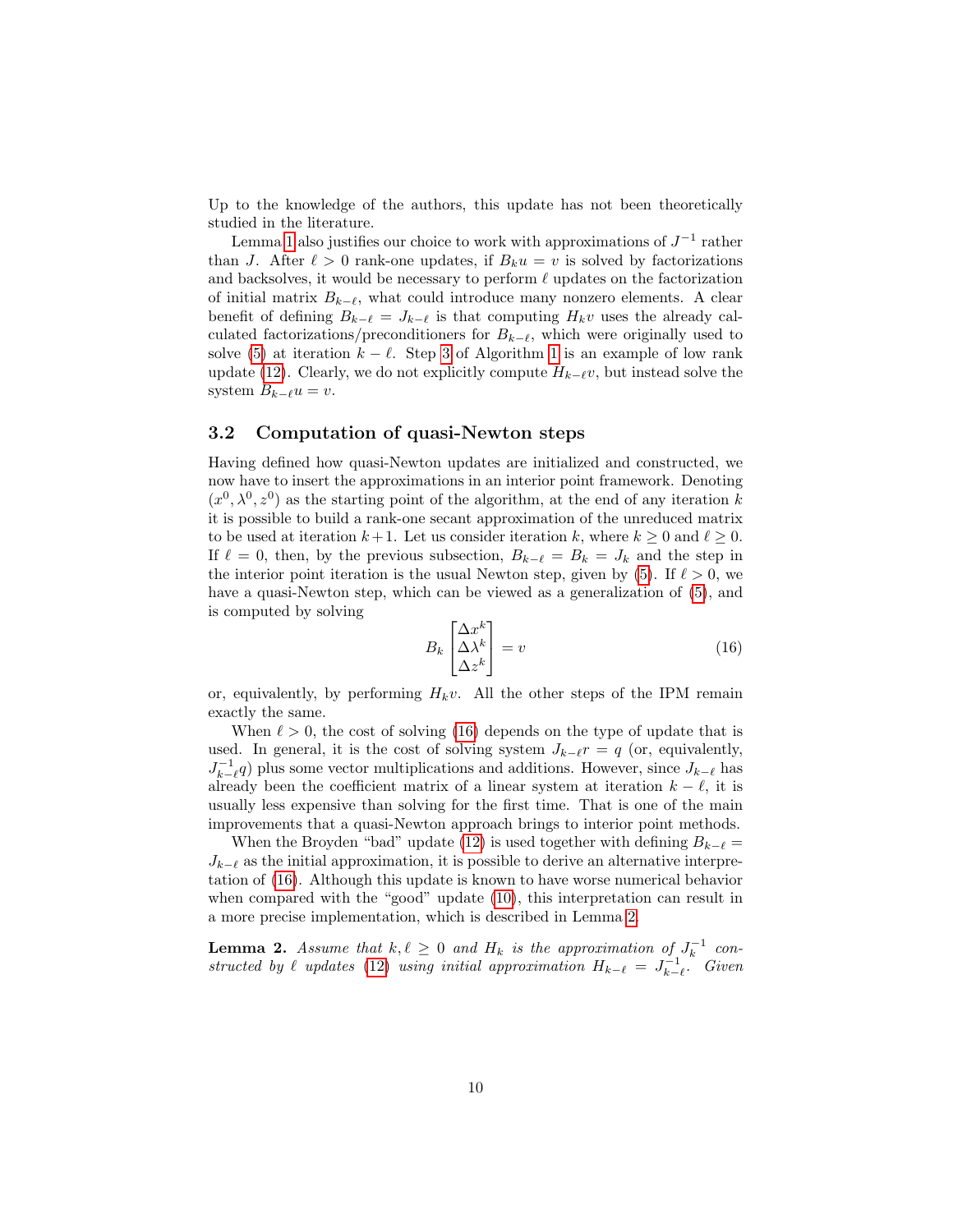$v \in \mathbb{R}^{2n+m}$ , the computation of  $r = H_k v$  is equivalent to the solution of

$$
J_{k-\ell}r = v + \begin{bmatrix} 0 \\ 0 \\ \sum_{i=1}^{\ell} \alpha_i (Z^{k-\ell}s_{k-i,x} + X^{k-\ell}s_{k-i,z} - y_{k-i,\mu}) \end{bmatrix}
$$

,

where  $\alpha_i =$  $y_{k-i}^T \prod_{j=k-i+1}^{k-1} V_j$  $\frac{\rho_{ij=k-i+1}}{\rho_{k-i}} v, for i = 1, \ldots, \ell.$ 

*Proof.* Using the expansion [\(11\)](#page-5-1) of Broyden "bad" update, the definition of  $\alpha_i$ and the fact that  $H_k = J_k^{-1}$ , we have that

<span id="page-10-0"></span>
$$
r = H_k v = H_{k-\ell} \left( \prod_{j=k-\ell}^{k-1} V_j \right) v + \sum_{i=1}^{\ell} \left( \frac{s_{k-i} y_{k-i}^T}{\rho_{k-i}} \prod_{j=k-i+1}^{k-1} V_j \right) v
$$
  
=  $J_{k-\ell}^{-1} \left( \prod_{j=k-\ell}^{k-1} V_j \right) v + \sum_{i=1}^{\ell} \alpha_i s_{k-i}$   
=  $J_{k-\ell}^{-1} \left( v - \sum_{i=1}^{\ell} \alpha_i y_{k-i} \right) + \sum_{i=1}^{\ell} \alpha_i s_{k-i},$  (17)

where the last equality comes from the definition of  $V_k$  in [\(11\)](#page-5-1), applied recursively. When  $i = 1$ , we assume that  $\prod_{j=k-i+1}^{k-1} V_j$  results in the identity matrix, therefore  $\alpha_1 = y_{k-1}^T v / \rho_{k-1}$ . Multiplying  $J_{k-\ell}$  on the left on both sides of [\(17\)](#page-10-0), we obtain

$$
J_{k-\ell}r = v + \sum_{i=1}^{\ell} \alpha_i (J_{k-\ell} s_{k-i} - y_{k-i}).
$$

By Lemma [1](#page-7-0) and definition [\(14\)](#page-7-1), the first two components of  $J_{k-\ell}s_{k-i} - y_{k-i}$ are zero, for all  $i$ , which demonstrates the lemma.  $\Box$ 

Lemma [2](#page-9-1) states that only the third component of the right hand side actually needs to be changed in order to compute Broyden "bad" quasi-Newton steps at iteration  $k$ . This structure is very similar to corrector or multiple centrality correctors in IPMs and reinforce the argument that the cost of computing a quasi-Newton step is lower than the Newton step. It is important to note that scalars  $\alpha_i$  are the same as the ones computed at step [2](#page-6-4) of Algorithm [1.](#page-6-1)

#### 3.3 Dealing with regularization

Rank-deficiency of A, near singularity of Q or the lack of strict complementarity at the solution may cause matrix  $J$ , the augmented system or the normal equations to become singular near the solution of [\(1\)](#page-0-0). As the iterations advance, it becomes harder to solve the linear systems. Regularization techniques address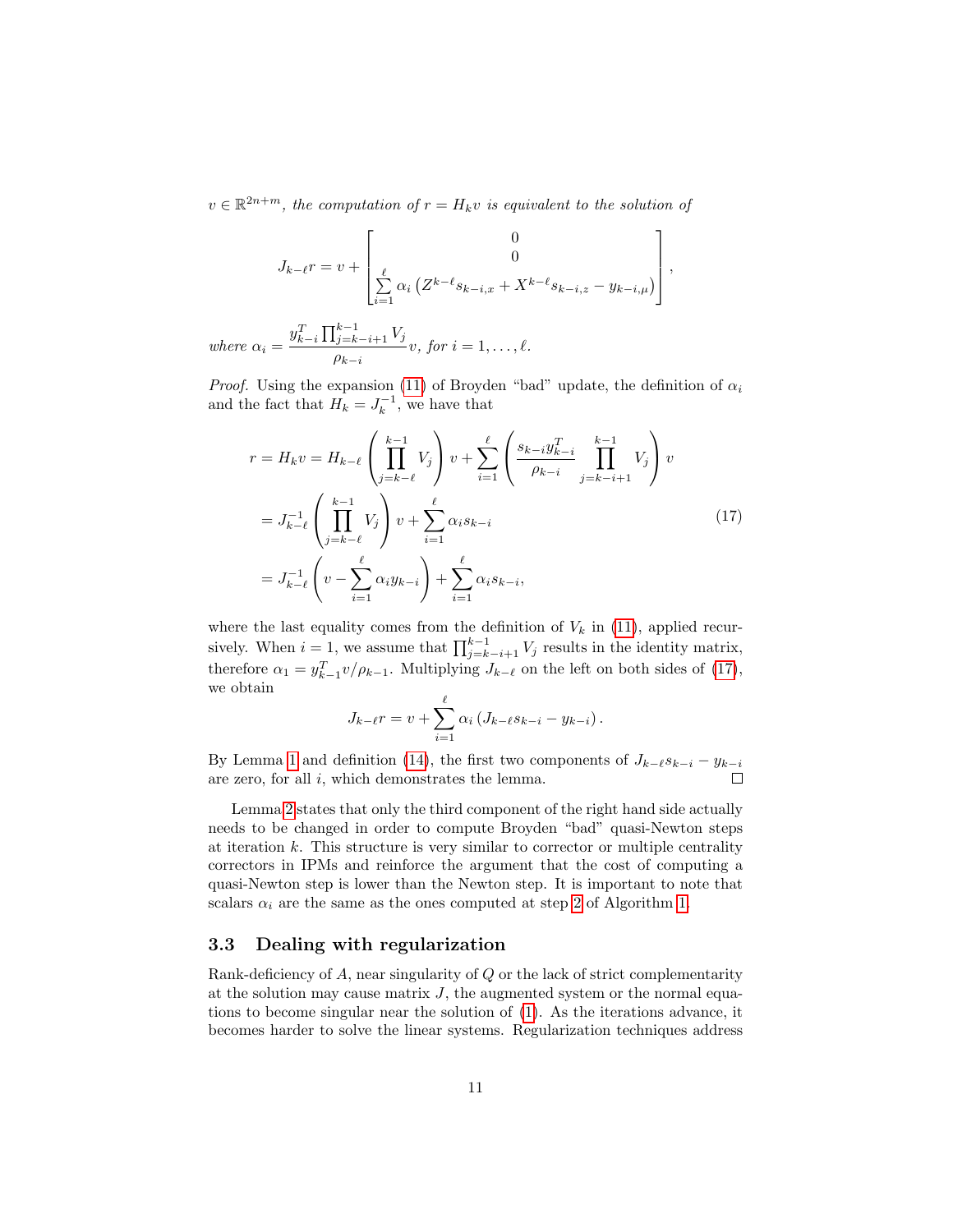this issue by adding small perturbations to  $J$  in order to increase numerical accuracy and convergence speed, without losing theoretical properties. A common approach is to interpret the perturbation as the addition of weighted proximal terms to the primal and dual formulations of [\(1\)](#page-0-0). Saunders and Tomlin [\[26\]](#page-26-9) consider fixed perturbations while Altman and Gondzio [\[1\]](#page-24-2) consider dynamic ones, computed at each iteration. Friedlander and Orban [\[9\]](#page-25-9) add extra variables to the problem, expand the unreduced system and, after an initial reduction, arrive in a regularized system similar to [\[1\]](#page-24-2). In all these approaches, given reference points  $\hat{x}$  and  $\lambda$ , the regularized matrix J

<span id="page-11-0"></span>
$$
J(x,\lambda,z) = \begin{bmatrix} -Q - R_p & A^T & I \\ A & R_d & 0 \\ Z & 0 & X \end{bmatrix},
$$
 (18)

where diagonal matrices  $R_p \in \mathbb{R}^{n \times n}$  and  $R_d \in \mathbb{R}^{m \times m}$  represent primal and dual regularization, respectively, can be viewed as the Jacobian of the following function

$$
\hat{F}(x,\lambda,z) = \begin{bmatrix} A^T \lambda - Qx - R_p(x-\hat{x}) - c \\ Ax + R_d(\lambda - \hat{\lambda}) - b \\ XZe \end{bmatrix}.
$$

Any choice is possible for reference points  $\hat{x}$  and  $\hat{\lambda}$ . However, in order to solve the original Newton system [\(5\)](#page-1-1) and make use of the good properties of the regularization [\(18\)](#page-11-0) at the same time, they are usually set to the current iteration points  $x^k$  and  $\lambda^k$ , respectively, which annihilates terms  $R_p(x-\hat{x})$  and  $R_d(\lambda-\hat{\lambda})$ on the right hand side of [\(5\)](#page-1-1) during affine scaling steps.

Matrix J given by [\(18\)](#page-11-0) now depends on  $R_p$  and  $R_d$  in addition to x and z. The regularization terms  $R_p$  and  $R_d$  do not need to be considered as variables, but if new regularization parameters are used, a new factorization or preconditioner needs to be computed. Since this is one of the most expensive tasks of the IP iteration, during quasi-Newton step  $k$  the regularization parameters are not allowed to change from those selected at iteration  $k - \ell$ , where the initial approximation was selected. That is a reasonable decision, as the system that is actually being solved in practice has the coefficient matrix from iteration  $k - \ell$ . The fact that the regularization terms are linear in  $\tilde{F}$  implies, by Lemma [1,](#page-7-0) that the structure of [\(18\)](#page-11-0) is maintained during least change secant updates.

The reference points have no influence in  $J$ , but they do influence the function F. Suppose, as an example, that  $\ell = k$ , i.e., the initial approximation for quasi-Newton is the Jacobian at the starting point  $(x^0, \lambda^0, z^0)$ , and only quasi-Newton steps are taken in the interior point algorithm. If we use  $x^0$  and  $\lambda^0$ as the reference points and the algorithm converges, the limit point could be very different from the true solution, as initial points usually are far away from the solution, especially for infeasible IPMs. If we update the reference points at each quasi-Newton iteration, as it is usually the choice in literature  $[1, 9]$  $[1, 9]$ , we eliminate their effect on the right hand side of [\(16\)](#page-9-0) during affine scaling steps. By [\(7\)](#page-4-3),  $B_{k+1}$  is the Jacobian of a linear approximation of  $\hat{F}$  which interpolates  $(x^k, \lambda^k, z^k)$  and  $(x^{k+1}, \lambda^{k+1}, z^{k+1})$ . As the regularization parameters are fixed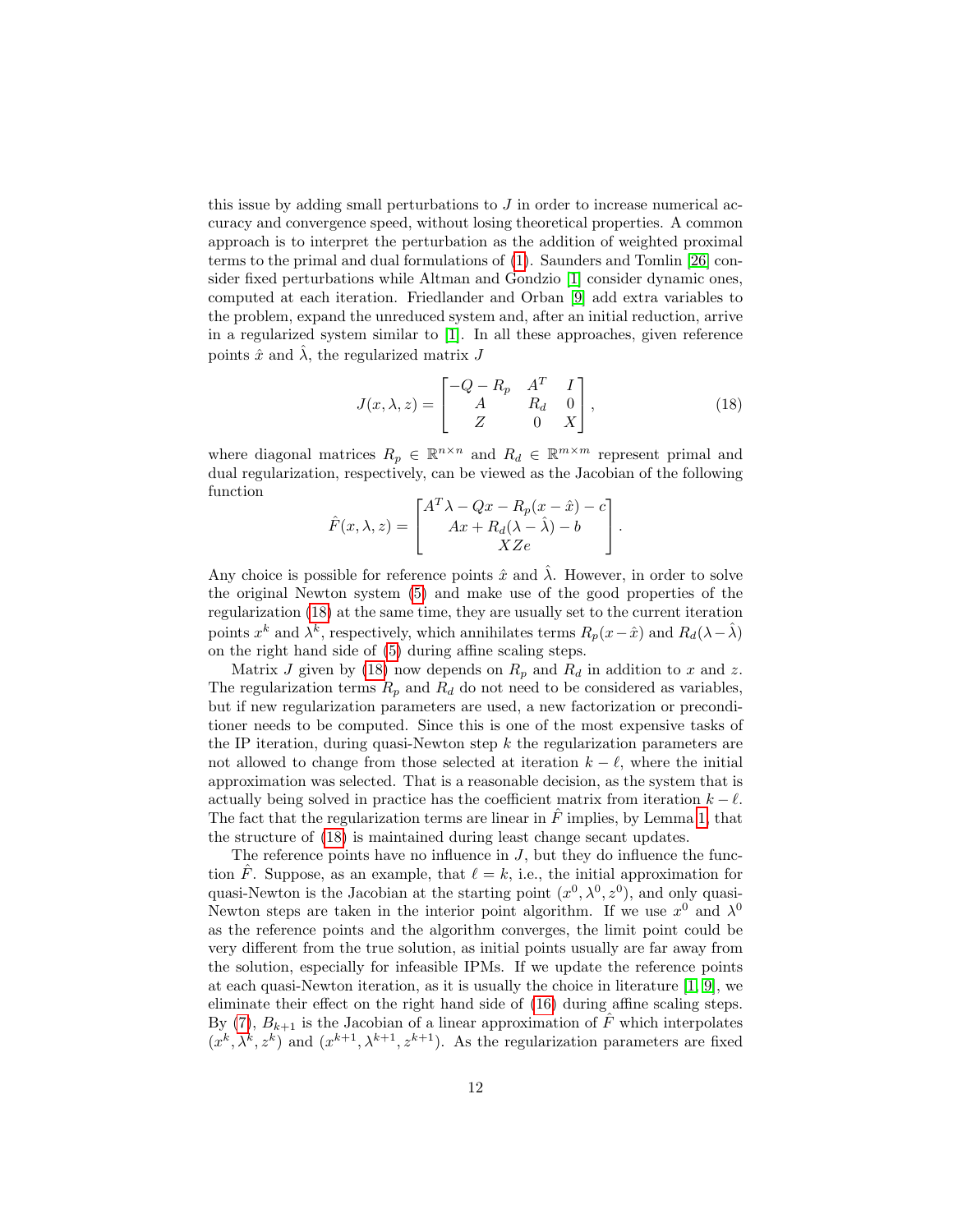during quasi-Newton iterations, the reference points can be seen as simple constant shifts on  $\hat{F}$ , with no effect on the Jacobian. Therefore, the only request is that  $\hat{F}$  has to be evaluated at points  $(x^k, \lambda^k, z^k)$  and  $(x^{k+1}, \lambda^{k+1}, z^{k+1})$  using the same reference points, when calculating  $y_k$  by [\(14\)](#page-7-1). The effect of changing the reference points at each iteration in practice is the extra evaluation of  $F^{\dagger}$  at the beginning of iteration k.

### <span id="page-12-0"></span>4 Implementation

The quasi-Newton approach can easily be inserted into an existing interior point method implementation. In this work, the primal-dual interior point algorithm HOPDM [\[11\]](#page-25-10) was modified to implement the quasi-Newton approach. Algorithm [2](#page-12-1) describes the steps of a conceptual quasi-Newton primal-dual interior point algorithm.

<span id="page-12-3"></span><span id="page-12-2"></span>

| <b>Algorithm 2:</b> Quasi-Newton Interior Point algorithm                                                                                                                       |  |  |  |  |  |  |
|---------------------------------------------------------------------------------------------------------------------------------------------------------------------------------|--|--|--|--|--|--|
| <b>Initialization:</b> F, J and $(x^0, \lambda^0, z^0)$ . Set $k \leftarrow 0$ and $\ell \leftarrow 0$ .                                                                        |  |  |  |  |  |  |
| 1. Solve system (16) with different right hand sizes, if necessary, to compute<br>step $(\Delta x^k, \Delta \lambda^k, \Delta z^k)$                                             |  |  |  |  |  |  |
| <b>2.</b> Calculate $\alpha_P^k$ and $\alpha_D^k$ such that $(x^{k+1}, \lambda^{k+1}, z^{k+1})$ given by (4) satisfy<br>$x^{k+1}$ , $\lambda^{k+1} > 0$                         |  |  |  |  |  |  |
| <b>3.</b> Compute $s_k$ and $y_k$ by (14)                                                                                                                                       |  |  |  |  |  |  |
| <b>if</b> will store quasi-Newton information, then<br>Store appropriate quasi-Newton information<br>$\left\lfloor \begin{array}{c} \ell \leftarrow \ell+1 \end{array} \right.$ |  |  |  |  |  |  |
| else<br>$\ell \leftarrow 0$                                                                                                                                                     |  |  |  |  |  |  |
| 4. $k \leftarrow k + 1$ and go back to step 1                                                                                                                                   |  |  |  |  |  |  |
|                                                                                                                                                                                 |  |  |  |  |  |  |

<span id="page-12-1"></span>The most important element of Algorithm [2](#page-12-1) is  $\ell$ , the memory size of the low rank update, which controls if the iteration involves Newton or quasi-Newton steps. At step [1](#page-12-2) several systems [\(16\)](#page-9-0) might be solved, depending on the IPM used. HOPDM implements the strategy of multiple centrality correctors [\[3\]](#page-24-0), which tries to maximize the step-size at the iteration. HOPDM also implements the regularization strategy [\(18\)](#page-11-0). Note in [\(16\)](#page-9-0) that we do not have to care how the systems are solved, only how to implement the matrix-vector multiplication  $H_kv$ efficiently.

Step [3](#page-12-3) is the most important step in a quasi-Newton IP algorithm, since it decides whether or not quasi-Newton steps will be used in the next iteration. Several possible strategies are discussed in this section, as well as some implementation details.

Bound constraints

 $l \leq x \leq u, \quad l, u \in \mathbb{R}^n$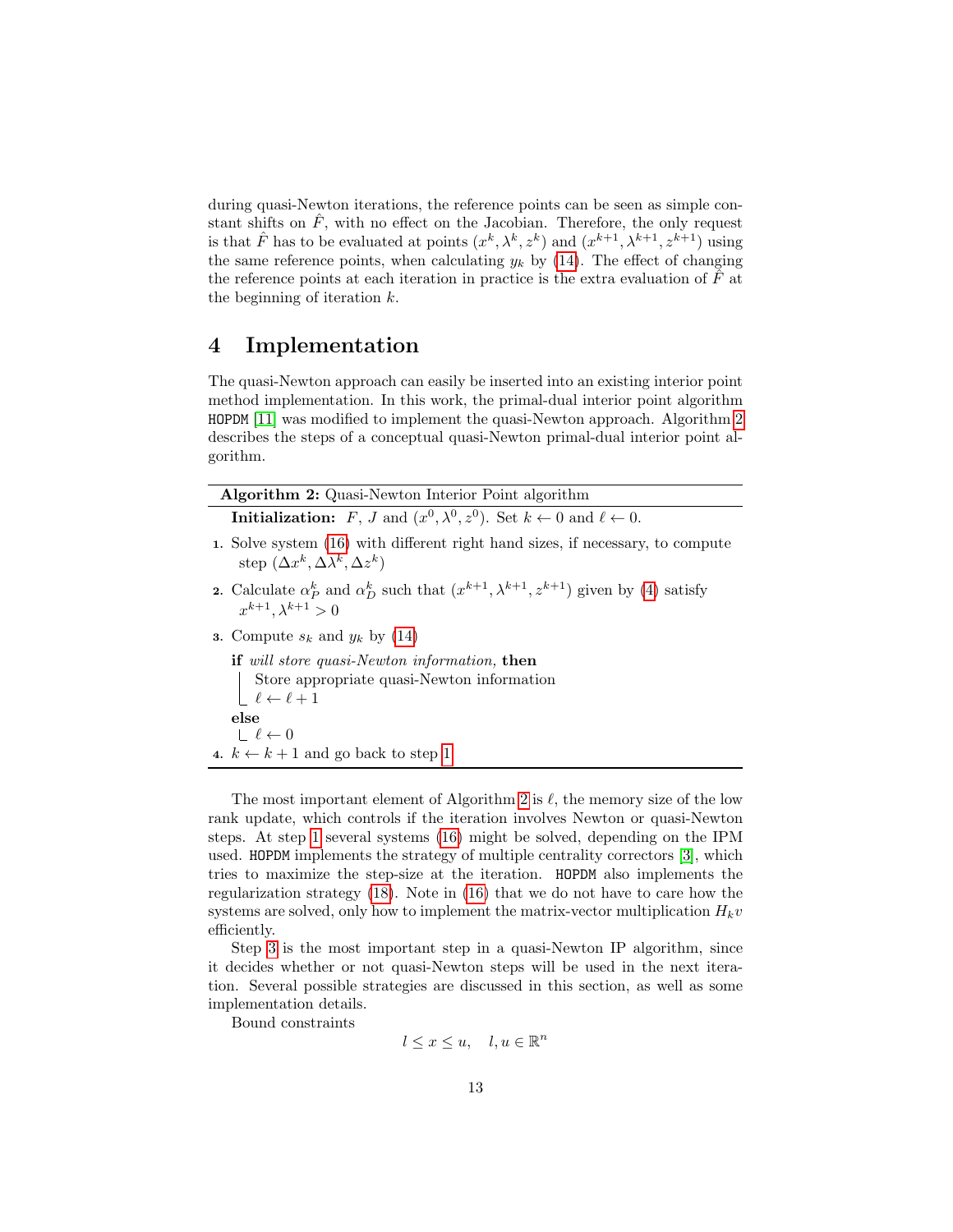can be considered in the general definition [\(1\)](#page-0-0) of a quadratic programming problem by using slack variables. HOPDM explicitly deals with bound constraints and increases the number of variables to  $4n + m$ . When bound constraints are considered, function  $F$  is given by

$$
F(x, t, \lambda, z, w) = \begin{bmatrix} A^T \lambda - Qx + z - w - c \\ Ax - b \\ x + t - u \\ XZe \\ TW e \end{bmatrix}
$$

and the Jacobian J is

$$
J(x,t,\lambda,z,w) = \begin{bmatrix} -Q & 0 & A^T & I & -I \\ A & 0 & 0 & 0 & 0 \\ I & I & 0 & 0 & 0 \\ Z & 0 & 0 & X & 0 \\ 0 & W & 0 & 0 & T \end{bmatrix}
$$

.

Note that, in this case,  $l$  is eliminated by proper shifts,  $u$  represents upper shifted constraints and t represents slacks. All the results and discussions considered so far can be easily adapted to the bound-constrained case. Therefore, in order to keep notation simple, we will refer to the more general and simpler formulation [\(1\)](#page-0-0) and work in the  $(2n + m)$ -dimensional space.

#### 4.1 Storage of  $H_k$  and computation of  $H_kv$

When solving quadratic problems, the Jacobian of function  $F$  used in a primaldual interior point method is not expensive to compute and has an excellent structure, which can be efficiently explored by traditional approaches. Therefore, there is no point in explicitly building approximation matrix  $B_k$  (or  $H_k$ ) since, by Lemma [1,](#page-7-0) they would be denser. For an efficient implementation of the algorithm only the computation  $H_k v$  has to be performed in [\(16\)](#page-9-0). To accomplish this task, we store

- Initial approximation  $J_{k-\ell}$  and
- Triples  $(s_{k-i}, u_{k-i}, \rho_{k-i})$  or  $(s_{k-i}, y_{k-i}, \rho_{k-i})$ ,  $i = 1, \ldots, \ell$ , if updates are based on Broyden "good" or "bad" method, respectively.

In order to store  $J_{k-\ell}$  we have to store vectors  $x^{k-\ell}$  and  $\lambda^{k-\ell}$ , since all other blocks of J are constant. If regularization is being used, vectors  $R_p$  and  $R_d$  used at iteration  $k - \ell$  are also stored. The reference points are not stored. The most important structure to store is the factorization or the preconditioner computed when solving [\(16\)](#page-9-0) at iteration  $k - \ell$  for the first time. Without this information, the computation of  $H_k v$  would have the same computational cost of using the true matrix  $J_k$ . Data is stored at step [3](#page-12-3) of Algorithm [2,](#page-12-1) whenever it has decided to store quasi-Newton information and  $\ell = 0$ .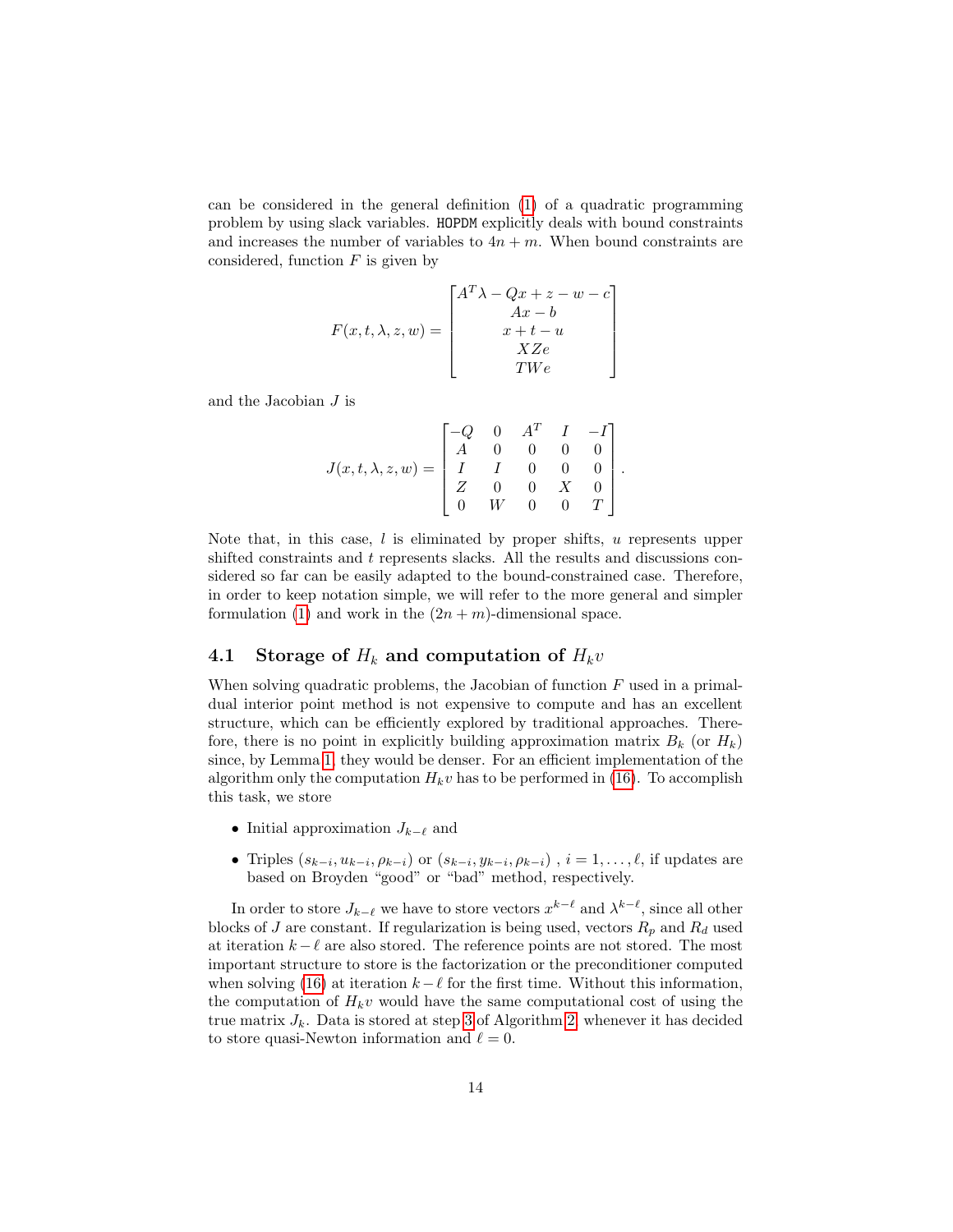Regarding the triples, they are composed of two  $(2n + m)$ -dimensional vectors and one scalar. Storing  $y_{k-i}$  is the most expensive part in Broyden "bad" updates, since function  $F$  has to be evaluated twice. In Broyden "good" updates the computation of  $u_{k-i}$  is the most expensive, due to the computation of  $H_{k-i}y_{k-i}$ .

The implementation of an algorithm to compute  $H_kv$  depends on the selected type of low rank update. Algorithm [1](#page-6-1) is an efficient implementation of the general Broyden "bad" update [\(12\)](#page-5-2). If the structure described by Lemma [1](#page-7-0) is being used, then all vector multiplications are performed before the solution of the linear system, as described by Algorithm [3.](#page-14-0) Both algorithms can be easily modified to use updates of the form  $w_k^T = \begin{bmatrix} a_k & b_k & c_k \end{bmatrix}^T B_k$  in the generic update [\(13\)](#page-6-2). The only changes are the storage of an extra vector and the computation of scalars  $\alpha_i$  at step [2.](#page-6-4) The implementation of the sparse update [\(15\)](#page-8-0) is straightforward and there is no need to store extra information. Algorithm [3](#page-14-0) uses a little extra computation, since vector  $q$  is discarded after the computation of all  $\alpha_i$ . On the other hand, there is no need to store blocks  $s_{k-i,\lambda}, i = 1, \ldots, \ell$ .

Algorithm 3: Algorithm for matrix-vector multiplications in Broyden "bad" update using structural information

**Data** :  $J_{k-\ell} = J(x^{k-\ell}, \lambda^{k-\ell}, z^{k-\ell})$  and  $(s_{k-i}, y_{k-i}, \rho_{k-i})$ , for  $i = 1, \ldots, \ell$ Input  $: v \in \mathbb{R}^{2n+m}$ Output:  $r = H_k v$ 1.  $q \leftarrow v$ 2. for  $i = 1, \ldots, \ell$  do  $\alpha_i \leftarrow (y_{k-i}^T q)/\rho_{k-i}$  $q \leftarrow q - \alpha_i y_{k-i}$ 3.  $q \leftarrow v$ 4. for  $i = 0, \ldots, \ell - 1$  do  $q \leftarrow q +$  $\sqrt{ }$  $\overline{1}$ 0 0  $\alpha_i \left( Z^{k-\ell} s_{k-i,x} + X^{k-\ell} s_{k-i,x} - y_{k-i,\mu} \right)$ 1  $\vert$ 5. Solve  $J_{k-\ell}r = q$ 

<span id="page-14-0"></span>Algorithm [4](#page-15-0) describes the steps to compute  $H_kv$  when Broyden "good" up-date [\(10\)](#page-5-0) is considered. Note that a linear system is first solved, then a sequence of vector multiplications and additions is applied. The algorithm is simpler and more general than Algorithm [1,](#page-6-1) but it has to be called more often in an interior point algorithm: to compute the steps (step [1](#page-12-2) in Algorithm [2\)](#page-12-1) and to compute  $H_ky_k$ , needed to build  $u_k$  (step [3](#page-12-3) in Algorithm [2\)](#page-12-1). Algorithm [4](#page-15-0) is very general and can be easily modified to consider any least change secant update of the form [\(13\)](#page-6-2) without extra storage requirements, although not necessarily in an efficient way.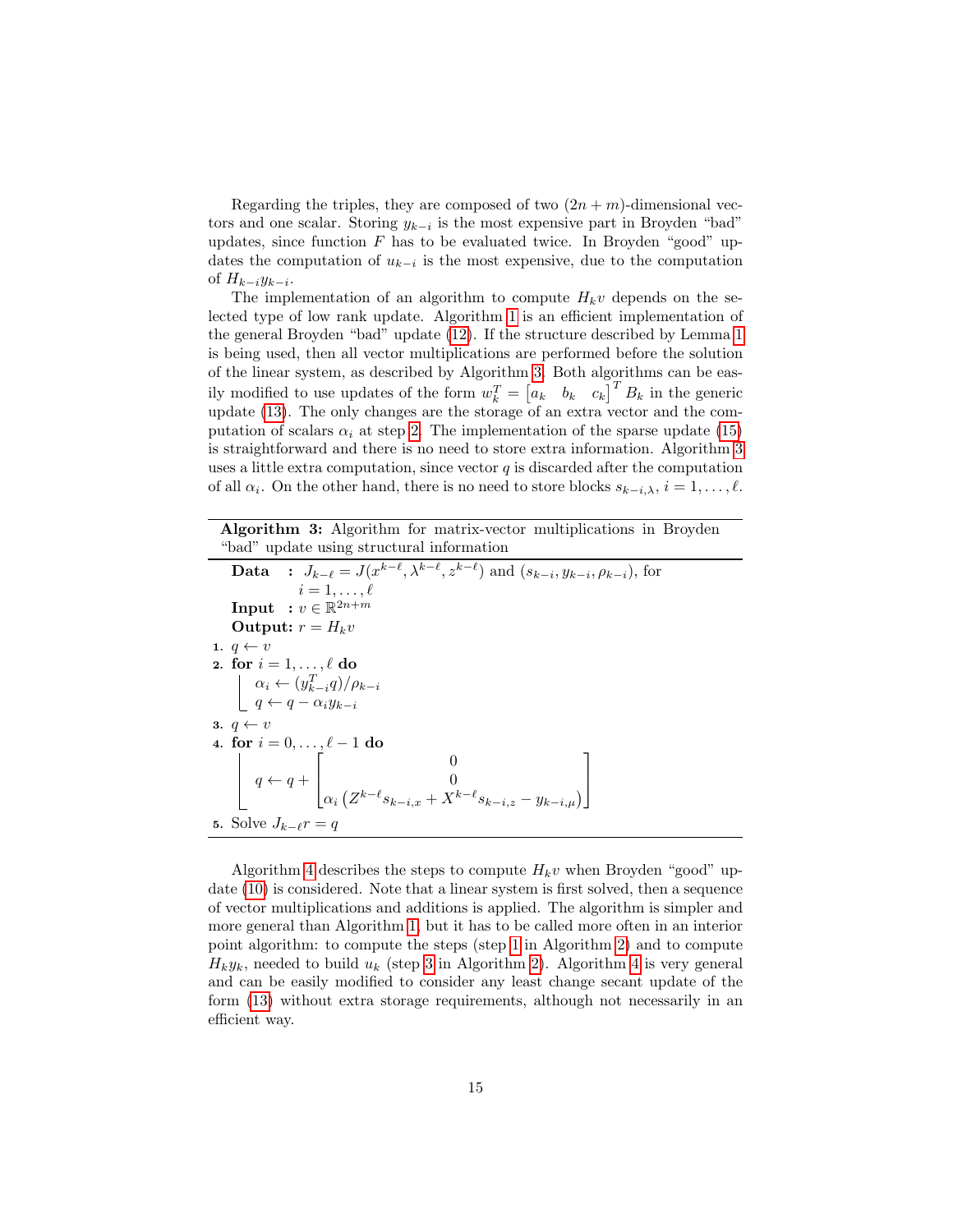Algorithm 4: Algorithm for matrix-vector multiplications in Broyden "good" update

```
Data : J_{k-\ell} = J(x^{k-\ell}, \lambda^{k-\ell}, z^{k-\ell}) and (s_{k-i}, u_{k-i}, \rho_{k-i}), for
                  i = 1, \ldots, \ell(10)
    Input : v \in \mathbb{R}^{2n+m}Output: r = H_k v1. Solve J_{k-\ell}q = v2. r \leftarrow q3. for i = 1, \ldots, \ell do
         \alpha_i \leftarrow (s_{k-i}^T r)/\rho_{k-i}r \leftarrow r + \alpha_i u_{k-i}
```
#### <span id="page-15-0"></span>4.2 Size of  $\ell$

The cost of computing  $H_k v$  increases as the quasi-Newton memory  $\ell$  increases. In addition, it was observed that the quality of the approximation decreases when the quasi-Newton memory is large [\[2\]](#page-24-1). In our implementation of Algo-rithm [2,](#page-12-1) we also observed the decrease in the quality of the steps when  $\ell$  is too large. The decrease of the barrier parameter  $\mu_k = x^{kT} z^k/n$  for different bounds on  $\ell$  is shown in Figure [1,](#page-16-0) for problem afiro, the smallest example in Netlib test collection. In this example, Newton steps were allowed after  $\ell_{\rm max}$  quasi-Newton iterations, where  $\ell_{\text{max}} \in \{0, 5, 20, 100, 200\}$ . The maximum of 200 iterations was allowed.

We can see that if the Jacobian is only evaluated once  $(\ell_{\text{max}} = 200)$  then the method is unable to converge in 200 iterations. As the maximum memory is reduced, the number of iterations to convergence is also reduced. On the other hand, the number of (possibly expensive) Newton steps is increased. When  $\ell_{\text{max}} = 0$ , i.e., no quasi-Newton steps, the algorithm converges in 7 iterations. We take the same approach as [\[2\]](#page-24-1) and define an upper bound  $\ell_{\rm max}$  on  $\ell$  in the implementation of Algorithm [2.](#page-12-1) When this upper bound is reached, we set  $\ell$  to 0, which, by [\(16\)](#page-9-0), results in the computation of a Newton step. The verification is performed at step [3](#page-12-3) of Algorithm [2.](#page-12-1) This approach is also known as quasi-Newton with restarts [\[19\]](#page-26-10) and differs from usual limited-memory quasi-Newton [\[25\]](#page-26-6), where only the oldest information is dropped.

#### 4.3 The quasi-Newton steps

The behavior of consecutive quasi-Newton steps depicted in Figure [1](#page-16-0) reminds us that it is important to use the true Jacobian in order to improve convergence of the method. However, we would like to minimize the number of times the Jacobian is evaluated, since it involves expensive factorizations and computations. Unfortunately, to use only the memory bound as a criterion to compute quasi-Newton steps is not a reasonable choice. When  $\ell_{\text{max}} = 100$ , for example, the algorithm converges in 110 iterations, but it spends around 60 iterations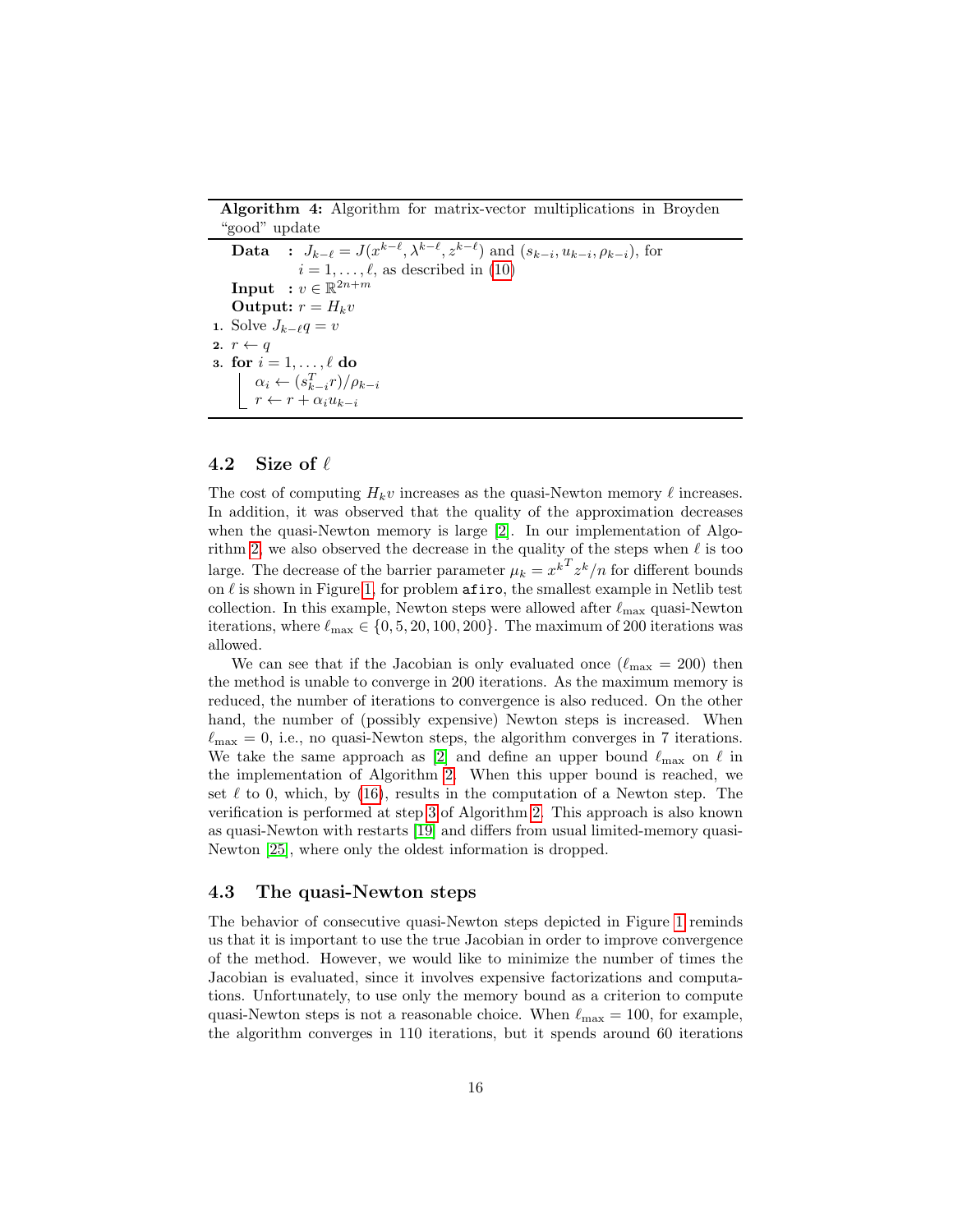

<span id="page-16-0"></span>Figure 1: Small bounds for  $\ell$  reduce the number of iterations, but increase the necessity of evaluating and factorizing the Jacobian. The circles represent iterations where Newton steps were calculated.

without any improvement. As the dimension of the problem increases, this behavior is getting even worse. We can also see that the choice  $\ell_{\text{max}} = 20$  is better for this problem, as the algorithm converges in 31 iterations, computing only two times the Cholesky factorization of the Jacobian.

The lack of reduction is related to small step-sizes  $\alpha_P^k$  and  $\alpha_D^k$ . Our numerical experience with quasi-Newton IP methods indicates that the quasi-Newton steps often are strongly attracted to the boundaries. The step-sizes calculated for directions originated from a quasi-Newton predictor-corrector strategy are almost always small and need to be fixed. Several strategies have been tried to increase the step-sizes of those steps:

<span id="page-16-1"></span>(i) Perturb complementarity pairs  $x_i z_i$  for which the relative component-wise direction magnitude

<span id="page-16-2"></span>
$$
\frac{|\left[\Delta x^{k}\right]_{i}|}{x_{i}^{k}} \quad \text{or} \quad \frac{|\left[\Delta z^{k}\right]_{i}|}{z_{i}^{k}}, \quad i = 1, \dots, n \tag{19}
$$

is high and then recompute quasi-Newton direction;

- <span id="page-16-3"></span>(ii) Use multiple centrality correctors [\[3\]](#page-24-0);
- <span id="page-16-4"></span>(iii) Gentle reduction of  $\mu$  on quasi-Newton iterations, selecting  $\sigma_k$  close to 1 in the predictor and corrector steps.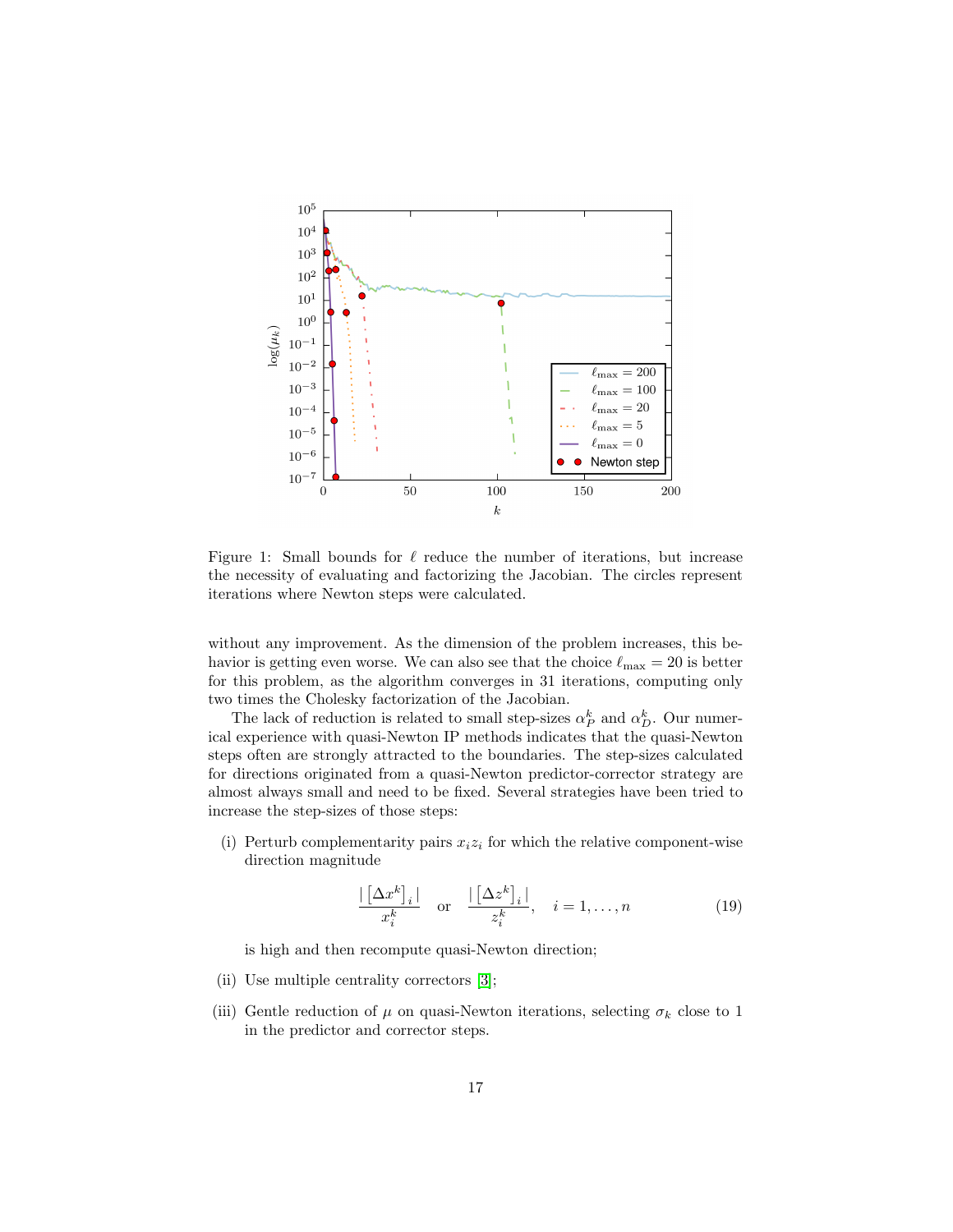Note that the terms in [\(i\)](#page-16-1) are the inverse of the maximum step-size allowed by each component.

The motivation of strategy [\(i\)](#page-16-1) is the strong relation observed between components of the quasi-Newton direction which are too large with respect their associated variable and components which differ too much from the respective component of the Newton direction for the same iteration, i.e.,

<span id="page-17-0"></span>
$$
\frac{\left| \left[ \Delta x^{k(N)} - \Delta x^{k(QN)} \right]_i \right|}{x_i^k} \quad \text{and} \quad \frac{\left| \left[ \Delta z^{k(N)} - \Delta z^{k(QN)} \right]_i \right|}{z_i^k}, \quad i = 1, \dots, n. \tag{20}
$$

We display this relation in Figure  $2(a)$  for one iteration on linear problem GE. Positive spikes represent the component-wise relative magnitude of quasi-Newton steps  $(19)$  for each component of variables x and z. The higher the spikes, the smaller the step-sizes are. Negative spikes represent the componentwise relative error between the Newton and quasi-Newton directions [\(20\)](#page-17-0). The lower the spikes, the larger the relative difference between Newton and quasi-Newton components. To generate this figure, the problem was solved twice and, at the selected iteration, the Newton step and quasi-Newton step were saved. Only negative quasi-Newton directions were considered in the figure. It is possible to see in Figure [2\(](#page-18-0)a) that very few components are responsible for the small step-sizes. Interestingly, most of those blocking components are associated with components of the quasi-Newton direction which differ considerably from the Newton direction. Unfortunately, numerical experiments show that the perturbation of variables or setting the problematic components to zero has the drawback of increasing the infeasibility and cannot be performed at every iteration.

To test the impact of each strategy on the quality of the steps, four linear programming problems were selected: afiro, GE, stocfor3 and finnis. The tests were performed as follows. Given an iteration  $k$  of a problem, we run algorithm HOPDM allowing only Newton steps up to iteration  $k - 1$ . At iteration k only one of each approach is applied: Newton step, quasi-Newton step, or one of the discussed strategies [\(i\)](#page-16-1), [\(ii\)](#page-16-3) or [\(iii\)](#page-16-4). Only one affine-scaling predictor and one corrector were allowed, except for strategy [\(ii\)](#page-16-3), where multiple centrality correctors were used at iteration  $k$ . We repeated this procedure for  $k$  from 2 up to the total number of iterations that the original version of HOPDM needed to declare convergence.

The average of the sum of the step-sizes for each problem and for each approach is shown in Table [1.](#page-19-1) We can see that quasi-Newton steps are considerably smaller than Newton steps. All improvement strategies are able to increase, on average, the sum of the step-sizes. Strategy [\(i\)](#page-16-1) has the drawback of increasing the infeasibility and has a huge impact on the convergence of the algorithm. Strategy [\(iii\)](#page-16-4) is simple and efficient to implement but has worse results when compared to strategy [\(ii\)](#page-16-3), based on multiple centrality correctors. Strategy [\(ii\)](#page-16-3) has the ability to improve quasi-Newton directions in almost all iterations and has the drawback of extra backsolves. Similar behavior was observed in [\[3\]](#page-24-0). The effect of strategy [\(ii\)](#page-16-3) is shown in Figure [2\(](#page-18-0)b). Step-sizes are increased,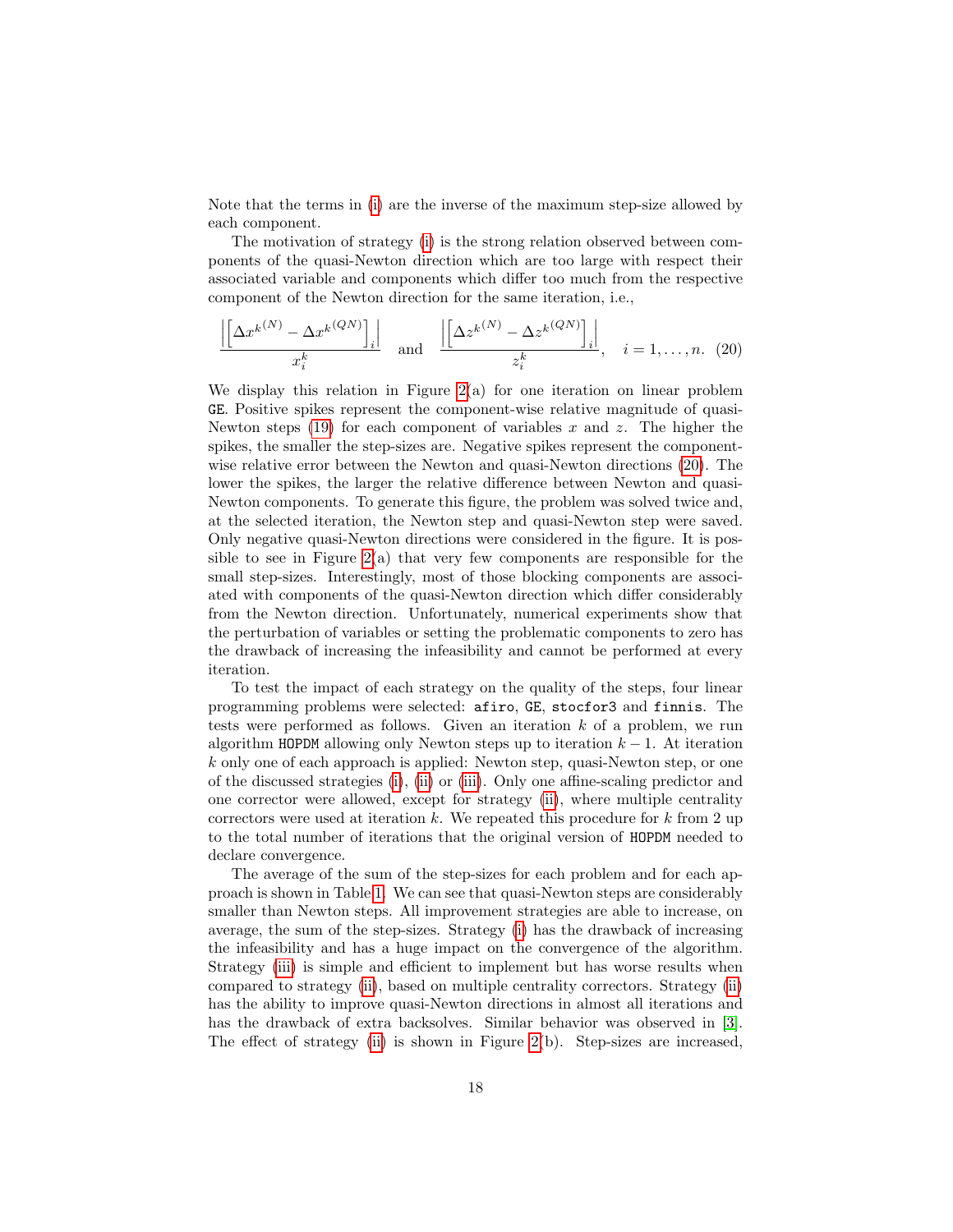

<span id="page-18-0"></span>Figure 2: Relation between small step-sizes for quasi-Newton steps (positive spikes) and large relative errors when compared with Newton step (negative spikes) for one iteration on linear problem GE. High positive spikes represent blocking components of the quasi-Newton direction. The errors when only a simple predictor-corrector direction is used are displayed in (a). The effect of using strategy [\(ii\)](#page-16-3) to improve step-sizes is shown in (b).

but the new quasi-Newton direction is slightly different from the Newton direction for the same step. Strategy [\(ii\)](#page-16-3) was selected as the default one in our implementation.

In order to perform as few Newton steps as possible, step [3](#page-12-3) of Algorithm [2](#page-12-1) has to be carefully implemented. Clearly, the first basic condition to try a quasi-Newton step at iteration  $k + 1$ ,  $k \geq 0$ , is to check if there is available memory to store it at iteration k.

#### <span id="page-18-1"></span>**Criterion 1** (Memory criterion). If  $\ell \leq \ell_{\text{max}}$ .

Our experience shows that quasi-Newton steps should always be tried, since they are cheaper than Newton steps. This means that a quasi-Newton step is always tried (but not necessarily accepted) after a Newton step in the present implementation. As shown in Figure [1,](#page-16-0) using only Criterion [1](#page-18-1) can lead to slow convergence and slow convergence is closely related to small step-sizes. Therefore, in addition to Criterion [1](#page-18-1) we tested two criteria, which cannot be used together. In Section [5](#page-19-0) we compare those different acceptance criteria.

<span id="page-18-2"></span>**Criterion 2** ( $\alpha$  criterion). If iteration k is a quasi-Newton iteration and

$$
\alpha_P^k + \alpha_D^k \ge \varepsilon_\alpha.
$$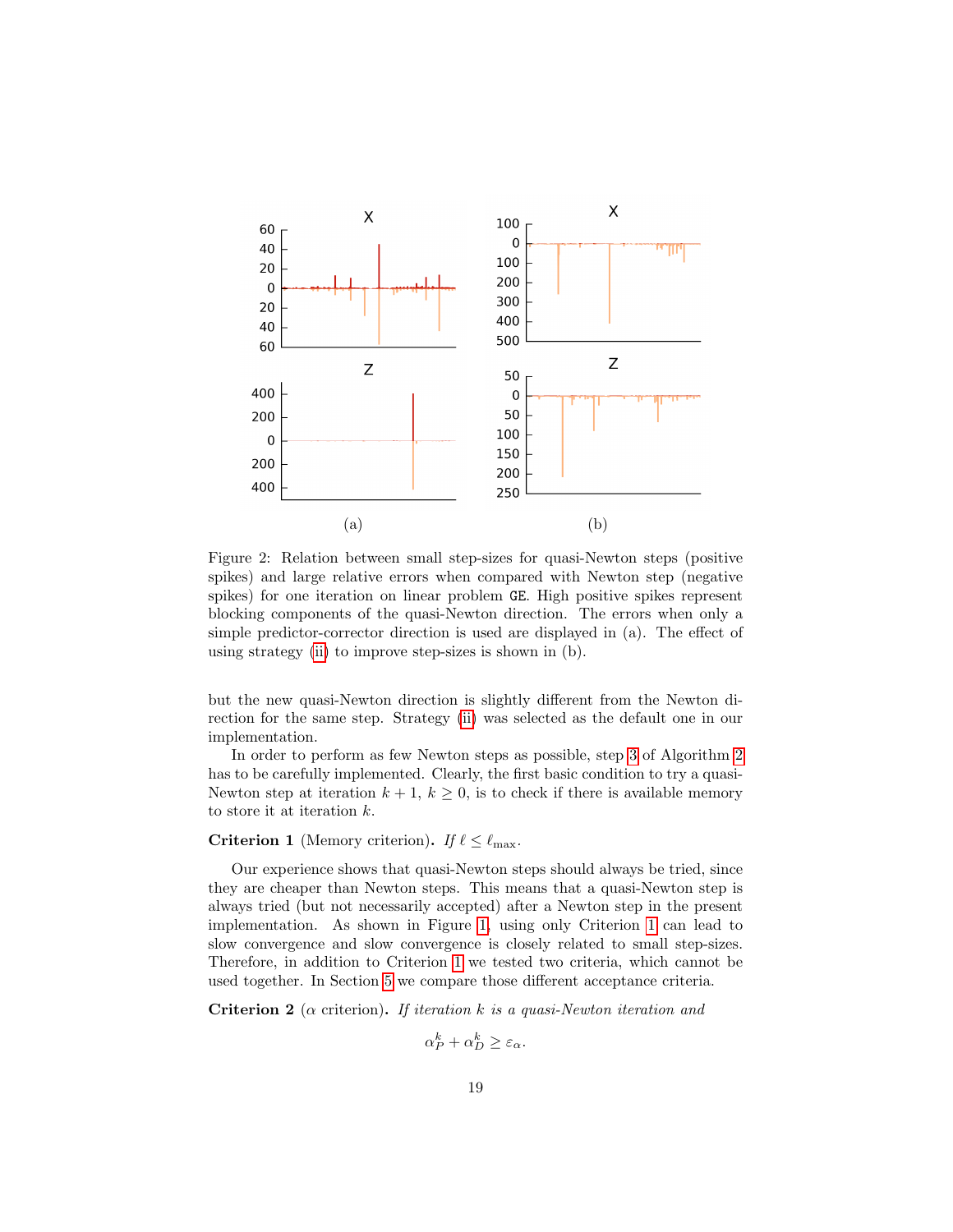|          | Newton   | Quasi-Newton | (i) | (ii)                             | (iii)    |
|----------|----------|--------------|-----|----------------------------------|----------|
| afiro    | 1.826500 | 0.849070     |     | 1.065883 1.280400                | 0.908283 |
| GE.      | 0.911343 | 0.079197     |     | $0.264640$ $0.620266$ $0.142124$ |          |
| stocfor3 | 1.006294 | 0.089973     |     | 0.569176 1.163839                | 0.386584 |
| finnis   | 1.454824 | 0.074488     |     | $0.452727$ 1.059195 0.405455     |          |

<span id="page-19-1"></span>Table 1: Average of the sum  $\alpha_P^k + \alpha_D^k$  for different improvement strategies on selected linear programming problems. The use of multiple centrality correctors (strategy [\(ii\)](#page-16-3)) resulted in values similar to the Newton step.

<span id="page-19-3"></span>**Criterion 3** (Centrality criterion). If iteration  $k$  is a quasi-Newton iteration and

$$
x^{k+1} \, z^{k+1} \le \varepsilon_c \left( x^{k} \, z^k \right).
$$

### <span id="page-19-0"></span>5 Numerical results

Algorithm [2](#page-12-1) was implemented in Fortran 77 as a modification of the primaldual interior point algorithm HOPDM [\[11\]](#page-25-10), release 2.45. The code was compiled using gfortran 4.8.5 and run in a Dell PowerEdge R830 powered with Red Hat Enterprise Linux, 4 processors Intel Xeon E7-4660 v4 2.2GHz and 512GB RAM. The modifications discussed in Sections [3](#page-6-0) and [4](#page-12-0) have been performed in order to accommodate the quasi-Newton strategy. The main stopping criteria have been set to Mehrotra and Li's stopping criteria [\[3,](#page-24-0) [22\]](#page-26-11):

<span id="page-19-2"></span>
$$
\frac{\mu}{1+|c^T x|} \le \varepsilon_{\text{opt}}, \quad \frac{\|b - Ax\|}{1+\|b\|} \le \varepsilon_P, \quad \frac{\|c - A^T \lambda - z\|}{1+\|c\|} \le \varepsilon_D, \tag{21}
$$

where  $\mu = x^T z/n$ . By default, in HOPDM parameters are defined to  $\varepsilon_{opt} = 10^{-10}$ ,  $\varepsilon_P = 10^{-8}$  and  $\varepsilon_D$  is set to  $10^{-8}$  for linear problems and to  $10^{-6}$  for quadratic problems. In addition to [\(21\)](#page-19-2), successful convergence is also declared when lack of improvement is detected and  $\mu/(1+|c^T x|) \leq 10^3 \varepsilon_{\rm opt}$ . Besides several performance heuristics, HOPDM implements the regularization technique [\[1\]](#page-24-2) and the multiple centrality correctors strategy [\[3\]](#page-24-0). When solving systems with the unreduced matrix, sparse Cholesky factorization of normal equations or  $LDL<sup>T</sup>$ factorization of the augmented system is automatically selected on initialization. HOPDM also has a matrix-free [\[14\]](#page-25-11) implementation for which the present approach is fully compatible.

According to Algorithm [2,](#page-12-1) once a quasi-Newton step is computed, it is used to build point  $(x^{k+1}, \lambda^{k+1}, z^{k+1})$ . However, in practice, if such step is considered "bad", it is also possible to discard it, setting  $\ell = 0$ , compute the exact Jacobian and perform the Newton step at this iteration. The idea is to avoid quasi-Newton steps which might degrade the quality of the current point. Preliminary experiments using linear programming problems from Netlib collection were performed, in order to test several possibilities for  $\ell_{\text{max}}$  in Criterion [1](#page-18-1) and to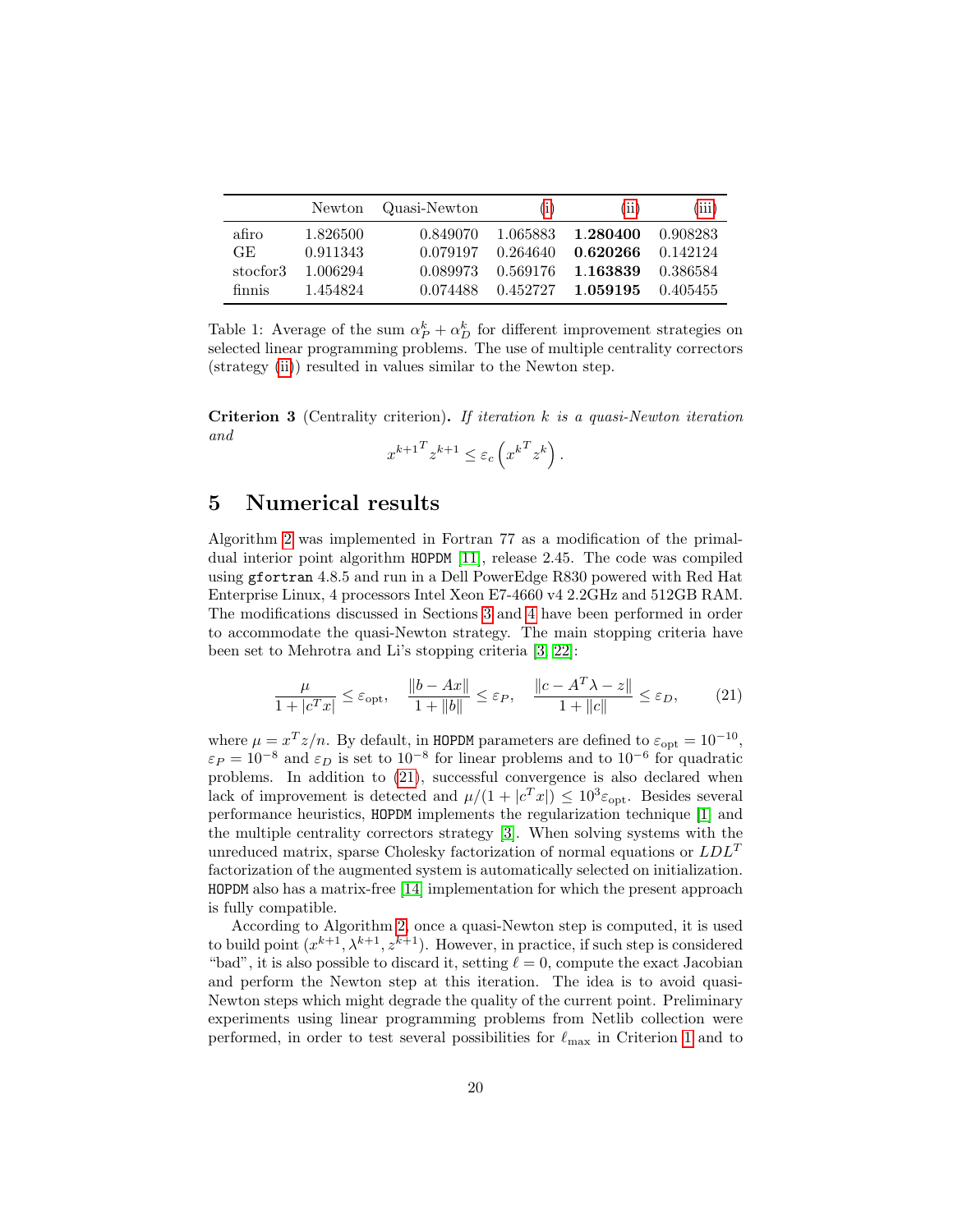select between Criteria [2](#page-18-2) and [3.](#page-19-3) In addition we also verified the possibility to reject quasi-Newton steps, instead of always accepting them. The selected combination uses  $\ell_{\text{max}} = 5$  and Criterion [3](#page-19-3) with  $\varepsilon_c = 0.99$ . Rejecting quasi-Newton steps has not led to reductions in the number of factorizations and has the drawback of more expensive iterations, therefore, the steps are always taken. As mentioned in Section [4,](#page-12-0) the multiple centrality correctors strategy [\(ii\)](#page-16-3) is used to improve quasi-Newton directions.

A key comparison concerns the type of low rank update to be used. Three implementations were tested:

- U1 General Broyden "bad" algorithm, described by Algorithm [1;](#page-6-1)
- U2 Sparse Broyden "bad" algorithm, described by Algorithm [3](#page-14-0) using update [\(15\)](#page-8-0) inspired in Schubert's update [\[27\]](#page-26-8);
- U3 General Broyden "good" algorithm, described by Algorithm [4.](#page-15-0)

Four test sets were used in the comparison:  $96$  linear problems from Netlib<sup>[1](#page-20-0)</sup>, 10 medium-sized linear problems from Maros-Mészáros misc library<sup>[2](#page-20-1)</sup>, 39 linear problems from the linear relaxation of Quadratic Assignment Problems (QAP)[3](#page-20-2) and 138 convex quadratic programming problems from Maros-Mészáros qpdata library<sup>[4](#page-20-3)</sup>. In order to compare algorithms in large test sets, performance profiles were used [\[7\]](#page-25-12). A problem is declared solved by an algorithm if the obtained solution  $(x^*, \lambda^*, z^*)$  satisfies [\(21\)](#page-19-2). Number of factorizations or total CPU time are used as performance measures.

Using the default HOPDM values for  $(21)$ , implementations U1, U2 and U3 are able to solve 269, 275 and 271 problems, respectively, out of 283. There were 19 problems in which at least one implementation did not solve. We relaxed the parameters in  $(21)$ , multiplying them by a factor of  $10^2$ , and solved the 19 problems again. The resulting performance profiles in numbers are shown in Table [2,](#page-21-0) using number of factorizations and CPU time as performance measures. The efficiency of an algorithm is the number of solved problems in which the algorithm spent the smallest number of factorizations (or the smallest amount of CPU time) among the compared algorithms. The robustness is the total number of problems solved.

We can see that update U2 solves 210 problems using the smallest number of factorizations and 137 problems using least CPU time, while U1 solves 177 and 126 and U3 solves 123 and 85, respectively. In addition, updates U2 and U3 are the most robust implementations, being able to solve 281 out of 283 problems. Therefore, U2 was used as the default update in this work. Update U2 has performed particularly well on quadratic problems, what explains the difference in efficiency between updates.

Based on the preliminary results, the default implementation of Algorithm [2,](#page-12-1) denoted qnHOPDM from now on, uses update U2 for solving [\(16\)](#page-9-0) and computing

<span id="page-20-0"></span> $1$ <http://www.netlib.org/lp/data/>

<span id="page-20-1"></span> $^{2}$ [http://old.sztaki.hu/~meszaros/public\\_ftp/lptestset/misc/](http://old.sztaki.hu/~meszaros/public_ftp/lptestset/misc/)

<span id="page-20-2"></span> $^3$ <http://anjos.mgi.polymtl.ca/qaplib/inst.html>

<span id="page-20-3"></span><sup>4</sup>[http://old.sztaki.hu/~meszaros/public\\_ftp/qpdata/](http://old.sztaki.hu/~meszaros/public_ftp/qpdata/)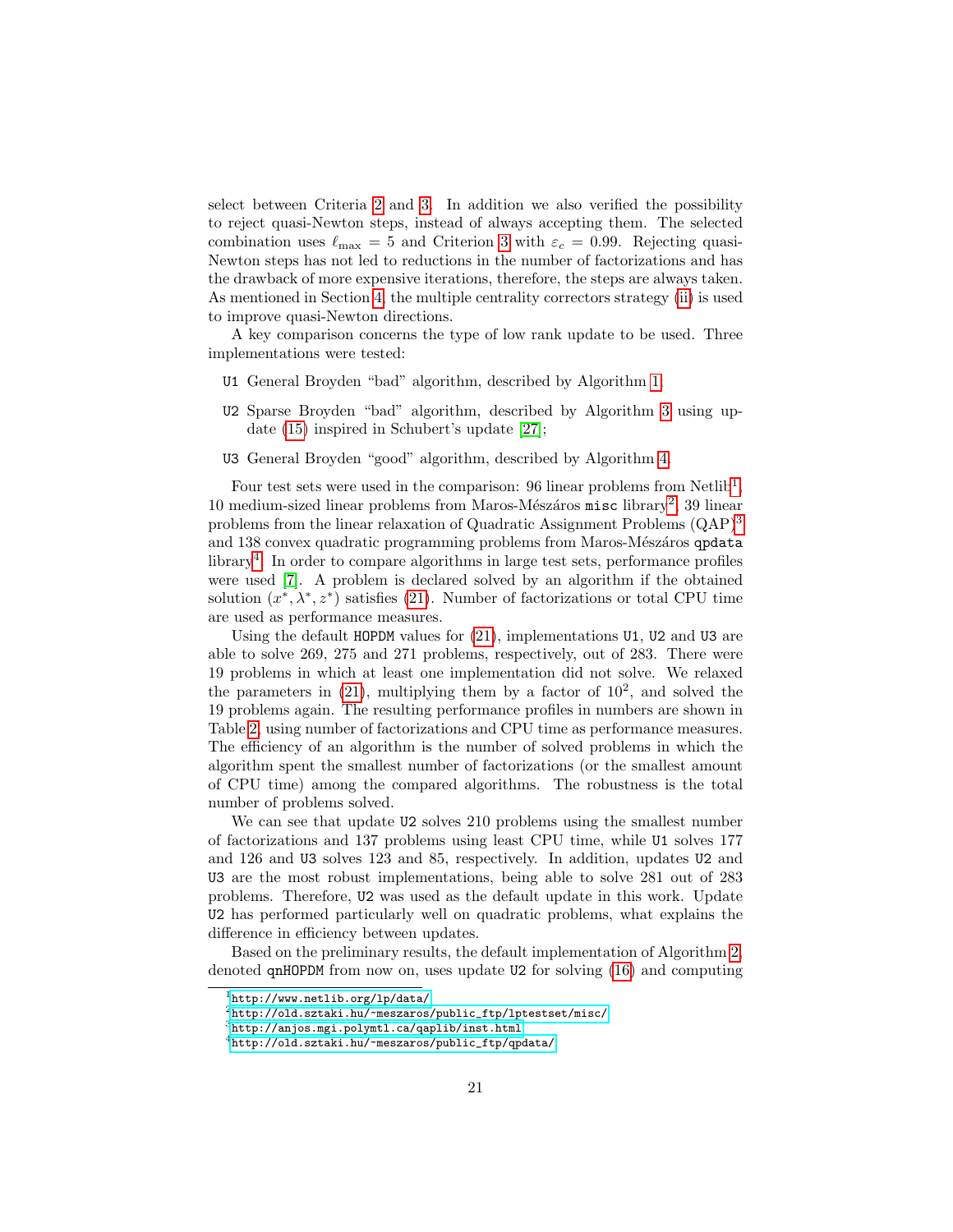|    | Efficiency<br>Factorization | CPU time | Efficiency Robustness |
|----|-----------------------------|----------|-----------------------|
| U1 | 177                         | 126      | 280                   |
| U2 | 210                         | 137      | 281                   |
| UЗ | 123                         | 85       | 281                   |

<span id="page-21-0"></span>Table 2: Performance profiles for implementations U1, U2 and U3 on all the 283 small- and medium-sized test problems considered in this work.

the step, strategy [\(ii\)](#page-16-3) to improve quasi-Newton directions and Criteria [1](#page-18-1) and [3](#page-19-3) to decide when to use quasi-Newton at step [3.](#page-12-3) By default, HOPDM uses multiple centrality correctors, which were shown to improve convergence of the algorithm [\[3\]](#page-24-0). We implemented two versions of Algorithm [2:](#page-12-1) with (qnHOPDM-mc) and without (qnHOPDM) multiple centrality correctors for computing Newton steps. Since we are using strategy [\(ii\)](#page-16-3), multiple correctors are always used for quasi-Newton steps. Each implementation was compared against its respective original version: HOPDM-mc and HOPDM.

In the first round of tests only the QAP collection was excluded from the comparison, which gives 244 problems from Netlib and from Maros-Mészáros linear and quadratic programming test collection. The performance profiles using number of factorizations and CPU time as performance measures are shown in Figure [3.](#page-22-0) Comparisons between the implementation of HOPDM without multiple centrality correctors and  $\alpha$ HOPDM are given by Figures [3\(](#page-22-0)a) and 3(b). The comparison of implementations HOPDM-mc and qnHOPDM-mc is displayed in Figures  $3(c)$  and  $3(d)$ .

Similarly to the previous comparison, using default parameters, 5 problems were not solved by qnHOPDM or HOPDM without multiple centrality correctors, while 7 problems were not solved by **qnHOPDM-mc** or **HOPDM-mc.** Criteria [\(21\)](#page-19-2) was relaxed in the same way on these problems. Using this approach, HOPDM is able to solve all the 244 problems, qnHOPDM solves 242, HOPDM-mc solves 243 and qnHOPDM-mc solves 242. The quasi-Newton implementations are able to successfully reduce the number of factorizations, as shown in Figures  $3(a)$  and  $3(c)$ . We can see in Figure [3\(](#page-22-0)a) that from all 242 problems considered solved by qnHOPDM, in 237 it uses less factorizations than HOPDM without multiple centrality correctors. On the other hand, for about 150 problems, qnHOPDM uses at least twice as much CPU time as  $HOPDM$  (Figure [3\(](#page-22-0)b)). The behavior of the implementations using multiple centrality correctors in the Newton step is similar, but HOPDM-mc has improved efficiency results. The problems where qnHOPDM reduces both factorizations and CPU time when compared to HOPDM without centrality correctors are highlighted in Table [3.](#page-23-1) The only problem which qnHOPDM-mc uses strictly less CPU time than HOPDM-mc is the quadratic programming problem cont-101.

Our last comparison considers 39 medium-sized problems from the QAP collection. These problems are challenging, since they are sparse, but their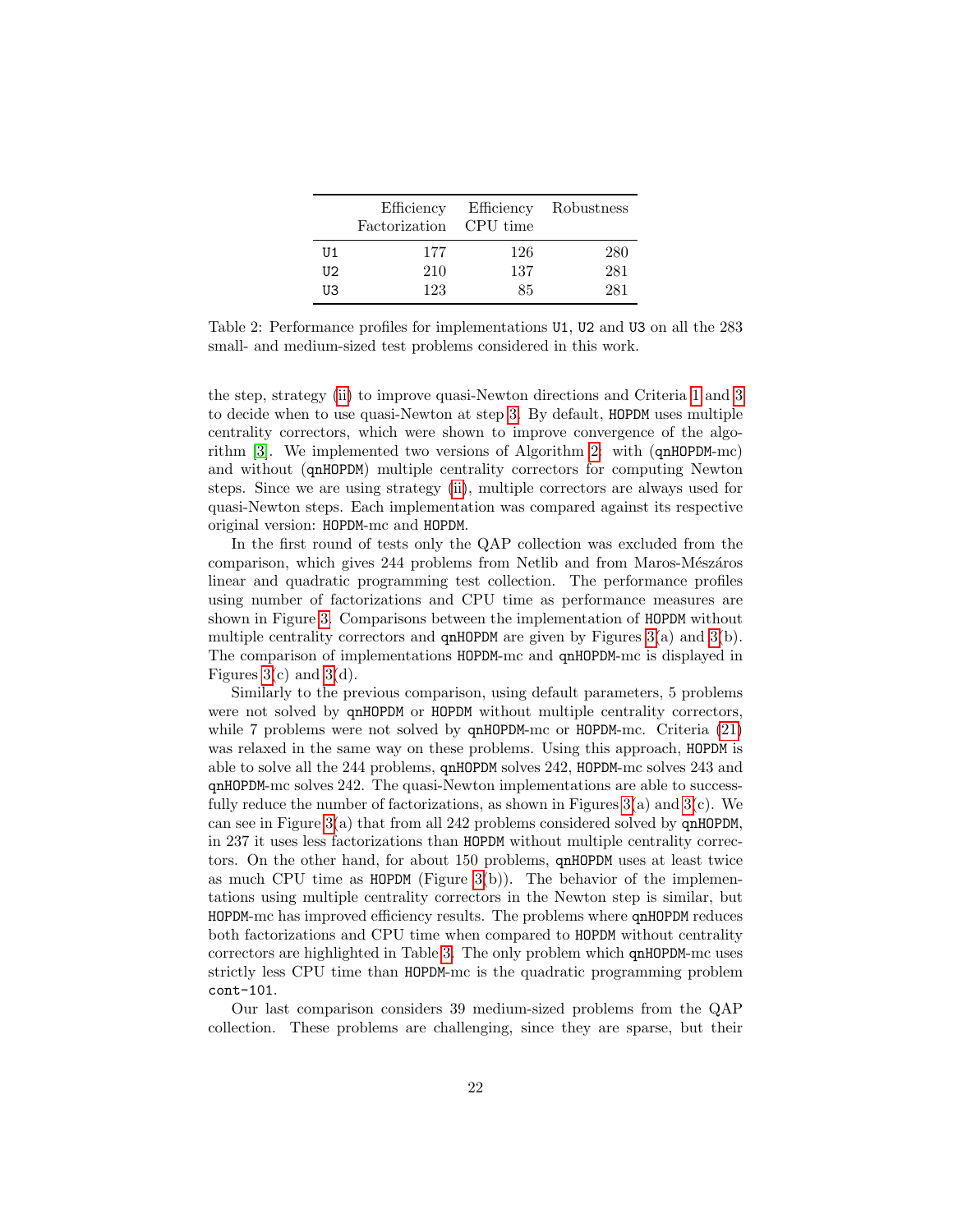

<span id="page-22-0"></span>Figure 3: Performance profiles for the comparison between the quasi-Newton IPM and HOPDM without  $((a)$  and  $(b))$  and with  $((c)$  and  $(d))$  multiple centrality correctors for Newton steps in 244 linear and quadratic programming problems.

Cholesky factorization is very dense. Performance profiles were once more used for comparing the implementations. As the algorithm approaches the solution, the linear systems become harder to solve. Therefore, using default HOPDM values for parameters in [\(21\)](#page-19-2) the number of problems solved is 21 (HOPDM), 31 (qnHOPDM), 25 (HOPDM-mc) and 35 (qnHOPDM-mc). Clearly the quasi-Newton approach benefits of using matrices that are not too close to the solution. From the 39 problems, 19 were solved again using relaxed parameters for the comparison between HOPDM and qnHOPDM, and 14 were solved again for the comparison between HOPDM-mc and qnHOPDM-mc. The results are shown in Figure [4.](#page-24-3) Quasi-Newton IPM is the most efficient and robust algorithm in terms of CPU time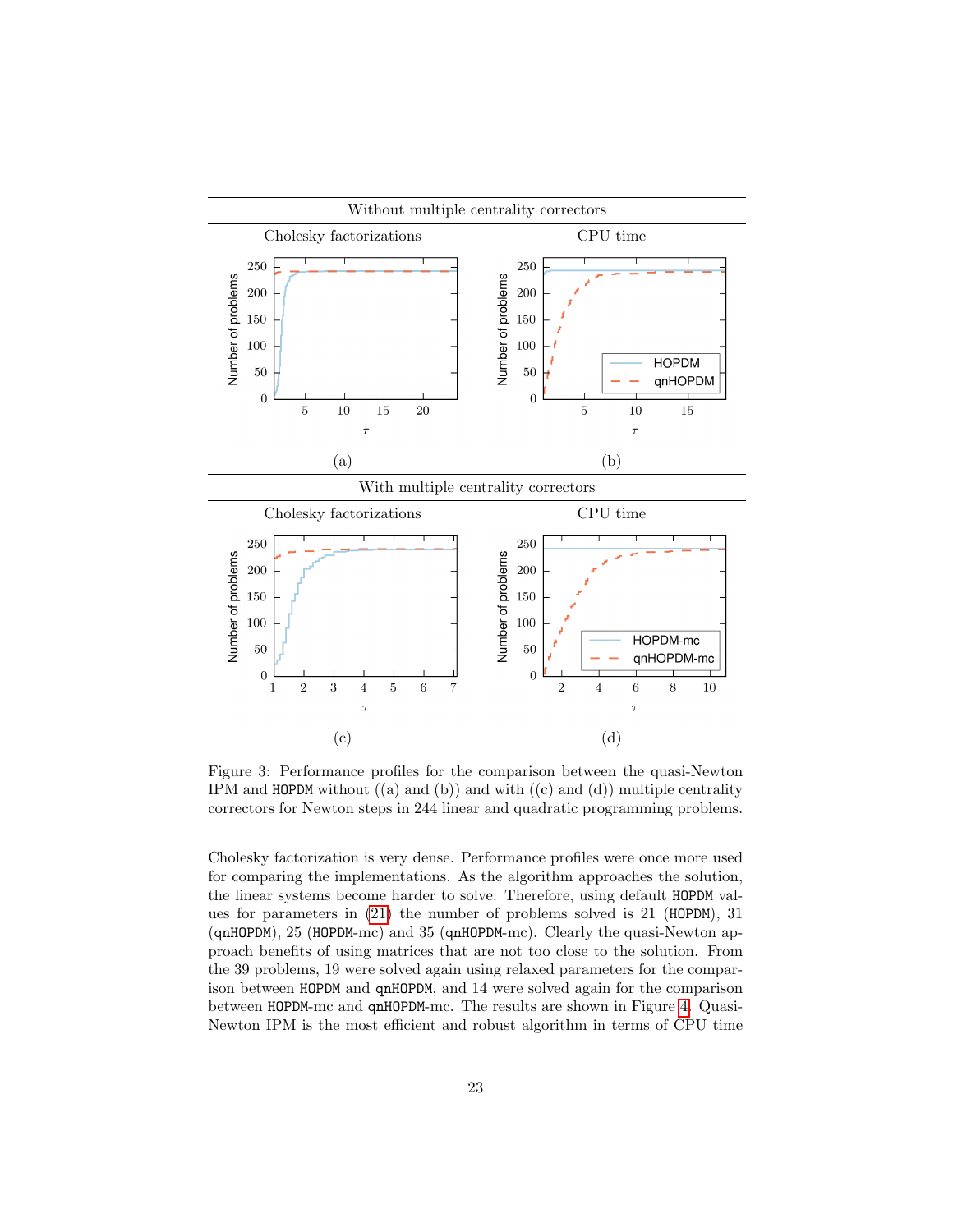|            | HOPDM |        |                | qnHOPDM |    | $HOPDM-mc$ | $qnHOPDM-mc$   |        |
|------------|-------|--------|----------------|---------|----|------------|----------------|--------|
|            | F     | CPUt   | F              | CPUt    | F  | CPUt       | F              | CPUt   |
| df1001     | 53    | 56.975 | 24             | 36.887  | 24 | 28.178     | 21             | 36.122 |
| $maros-r7$ | 16    | 2.362  | 8              | 2.080   | 10 | 1.723      | 8              | 2.361  |
| pilot87    | 31    | 4.242  | 10             | 3.277   | 15 | 2.472      | 11             | 3.576  |
| $cont-101$ | 11    | 1.138  | 5              | 1.090   | 9  | 1.255      | 5              | 1.160  |
| $cont-200$ | 9     | 6.992  | 5              | 6.050   | 9  | 8.031      | 12             | 15.666 |
| dualc8     | 121   | 0.049  | 5              | 0.029   | 61 | 0.036      | 23             | 0.056  |
| hs35       | 8     | 0.025  | 3              | 0.023   | 7  | 0.022      | 3              | 0.023  |
| tame       | 5     | 0.021  | $\overline{2}$ | 0.020   | 5  | 0.020      | $\overline{2}$ | 0.021  |

<span id="page-23-1"></span>Table 3: Problems where the quasi-Newton implementation qnHOPDM used strictly less CPU time than HOPDM.

for both implementations, solving all 39 problems. Without multiple centrality correctors (Figure  $4(a)$ ), HOPDM has a poor performance and is not able to solve any problem using less CPU time than qnHOPDM. When multiple centrality cor-rectors are allowed (Figure [4\(](#page-24-3)b)),  $HOPDM$ mc is able to solve only 10 problems using less or equal CPU time than qnHOPDM-mc.

Clearly, the efficiency of qnHOPDM is due to the decrease in the number of factorizations, as shown in Table [4.](#page-27-0) In this table we display the number of factorizations (F) and CPU time (CPUt) for each problem and each algorithm in all QAP test problems considered. When no multiple centrality correctors are allowed at Newton steps, qnHOPDM displays the biggest improvements, being the fastest solver in all problems. The results are more competitive when multiple centrality correctors are allowed, but qnHOPDM-mc was the most efficient in 29 problems while HOPDM-mc was the most efficient in 10 problems.

### <span id="page-23-0"></span>6 Conclusions

In this work we discussed a new approach to IPM based on rank-one secant updates for solving quadratic programming problems. The approach was motivated by the multiple centrality correctors, which provide many possible points where the function  $F$  can be evaluated in order to build a good approximation of J. Instead of using several points, the present approach uses only the new computed point in order to build a low rank approximation to the unreduced matrix at the next iteration. The computational cost of solving the quasi-Newton linear system can be compared with the cost of computing one corrector, as all the factorizations and preconditioners have already been calculated.

It was shown that rank-one secant updates maintain the main structure of the unreduced matrix. Also, several aspects of an efficient implementation were discussed. The proposed algorithm was implemented as a modification of algorithm HOPDM using the Broyden "bad" update, modified to preserve the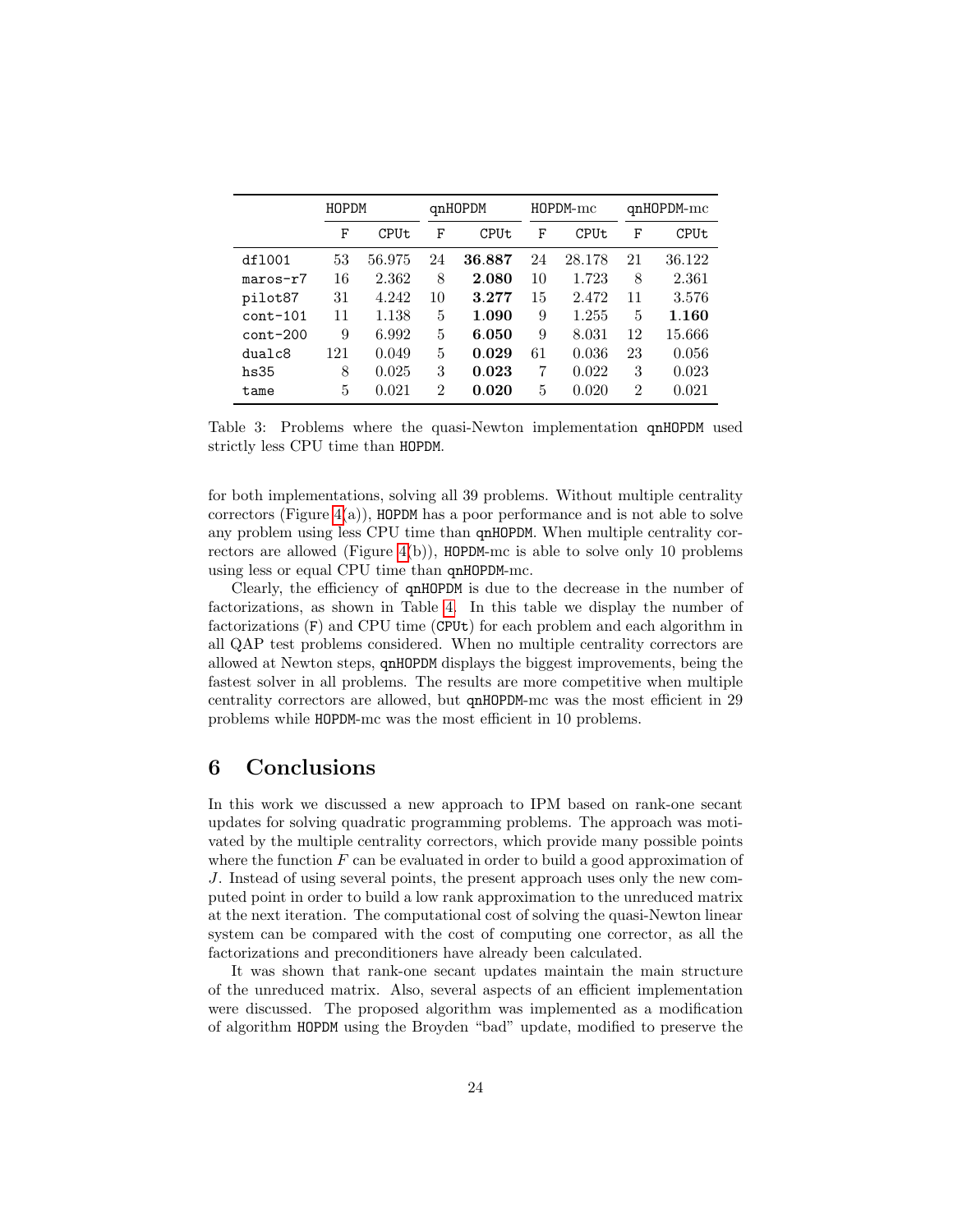

<span id="page-24-3"></span>Figure 4: Performance profiles for the comparison between quasi-Newton IPM and HOPDM on the QAP test collection. The CPU time was used as performance measure.

sparsity structure of the unreduced matrix. The implementation was compared with the original version of HOPDM and was able to reduce the overall number of factorizations in most of the problems. However, only in the test set containing linear relaxations of quadratic assignment problems, the reduction in the number of factorizations was systematically translated into the reduction of the CPU time of the algorithm. This suggests that the proposed algorithm is suitable for problems where the computational cost of the factorizations is much higher than the cost of the backsolves.

## References

- <span id="page-24-2"></span>[1] Altman, A., Gondzio, J.: Regularized symmetric indefinite systems in interior point methods for linear and quadratic optimization. Optim. Methods Softw. 11(1-4), 275–302 (1999)
- <span id="page-24-1"></span>[2] Bergamaschi, L., De Simone, V., di Serafino, D., Martínez, A.: BFGS-like updates of constraint preconditioners for sequences of KKT linear systems in quadratic programming. Numer. Linear Algebr. with Appl. (2018). DOI 10.1002/nla.2144. URL <http://doi.wiley.com/10.1002/nla.2144>
- <span id="page-24-0"></span>[3] Colombo, M., Gondzio, J.: Further development of multiple centrality cor-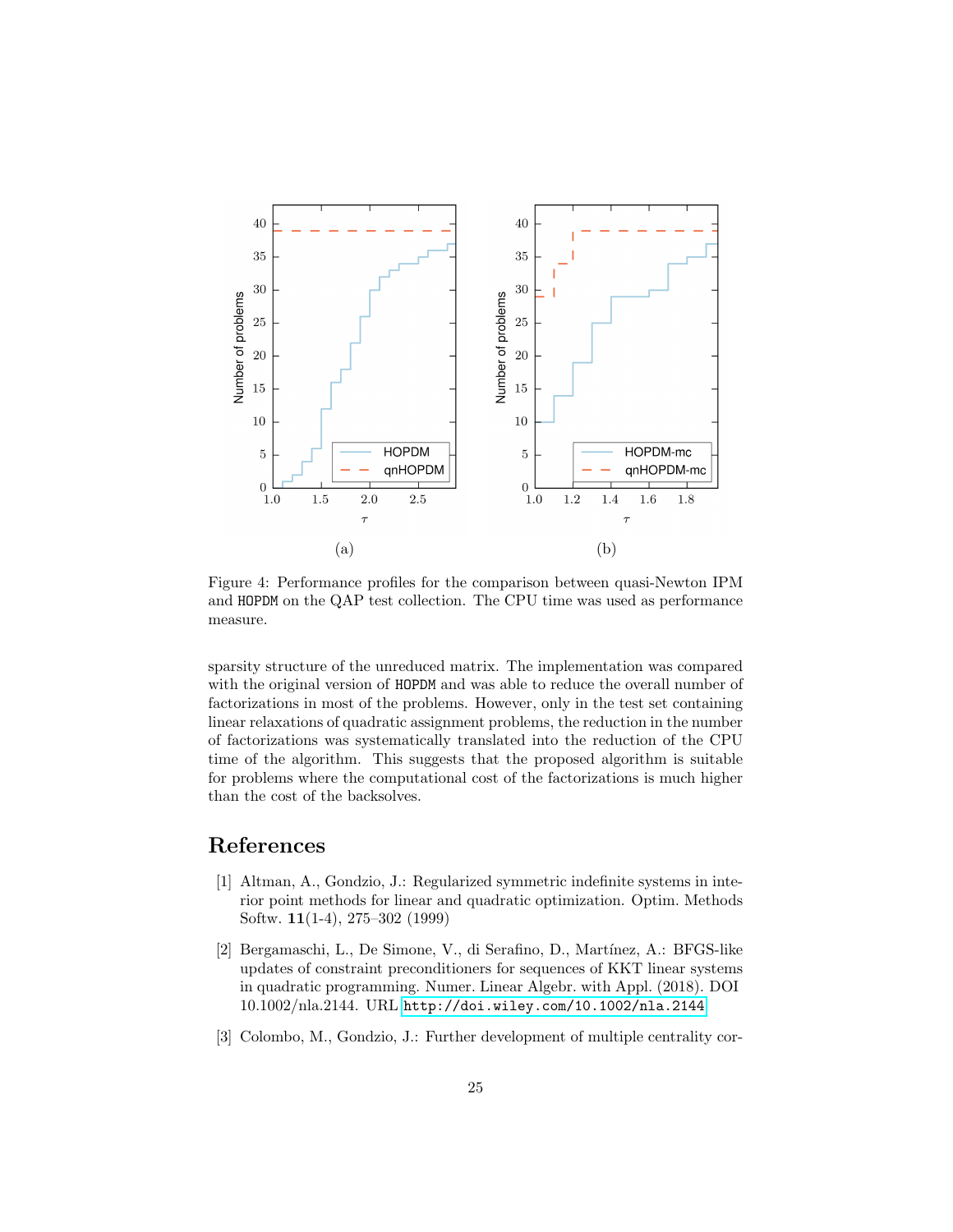rectors for interior point methods. Comput. Optim. Appl. 41(3), 277–305 (2008)

- <span id="page-25-4"></span>[4] Dennis Jr., J.E., Morshedi, A.M., Turner, K.: A variable-metric variant of the Karmarkar algorithm for linear programming. Math. Program. 39(1), 1–20 (1987)
- <span id="page-25-7"></span>[5] Dennis Jr., J.E., Schnabel, R.B.: Least change secant updates for quasi-Newton methods. SIAM Rev. 21(4), 443–459 (1979)
- <span id="page-25-3"></span>[6] Dennis Jr., J.E., Schnabel, R.B.: Numerical Methods for Unconstrained Optimization and Nonlinear Equations. Society for Industrial and Applied Mathematics (1996)
- <span id="page-25-12"></span>[7] Dolan, E.D., Moré, J.J.: Benchmarking optimization software with performance profiles. Math. Program. 91(2), 201–213 (2002)
- <span id="page-25-1"></span>[8] Friedlander, A., Gomes-Ruggiero, M.A., Kozakevich, D.N., Martínez, J.M., Santos, S.A.: Solving nonlinear systems of equations by means of quasi-Newton methods with a nonmonotone strategy. Optim. Methods Softw. 8(1), 25–51 (1997)
- <span id="page-25-9"></span>[9] Friedlander, M.P., Orban, D.: A primal–dual regularized interior-point method for convex quadratic programs. Math. Program. Comput. 4(1), 71–107 (2012)
- <span id="page-25-8"></span>[10] Gill, P.E., Golub, G.H., Murray, W., Saunders, M.A.: Methods for modifying matrix factorizations. Math. Comput.  $28(126)$ , 505–505 (1974)
- <span id="page-25-10"></span>[11] Gondzio, J.: HOPDM (version 2.12) - A fast LP solver based on a primaldual interior point method. Eur. J. Oper. Res. 85(1), 221–225 (1995)
- <span id="page-25-2"></span>[12] Gondzio, J.: Multiple centrality corrections in a primal-dual method for linear programming. Comput. Optim. Appl. 6(2), 137–156 (1996)
- <span id="page-25-0"></span>[13] Gondzio, J.: Interior point methods 25 years later. Eur. J. Oper. Res. 218(3), 587–601 (2012)
- <span id="page-25-11"></span>[14] Gondzio, J.: Matrix-free interior point method. Comput. Optim. Appl. 51(2), 457–480 (2012)
- <span id="page-25-6"></span>[15] Gratton, S., Mercier, S., Tardieu, N., Vasseur, X.: Limited memory preconditioners for symmetric indefinite problems with application to structural mechanics. Numer. Linear Algebr. with Appl. 23(5), 865–887 (2016)
- <span id="page-25-5"></span>[16] Gratton, S., Sartenaer, A., Tshimanga, J.: On a class of limited memory preconditioners for large scale linear systems with multiple right-hand sides. SIAM J. on Optim. 21(3), 912–935 (2011)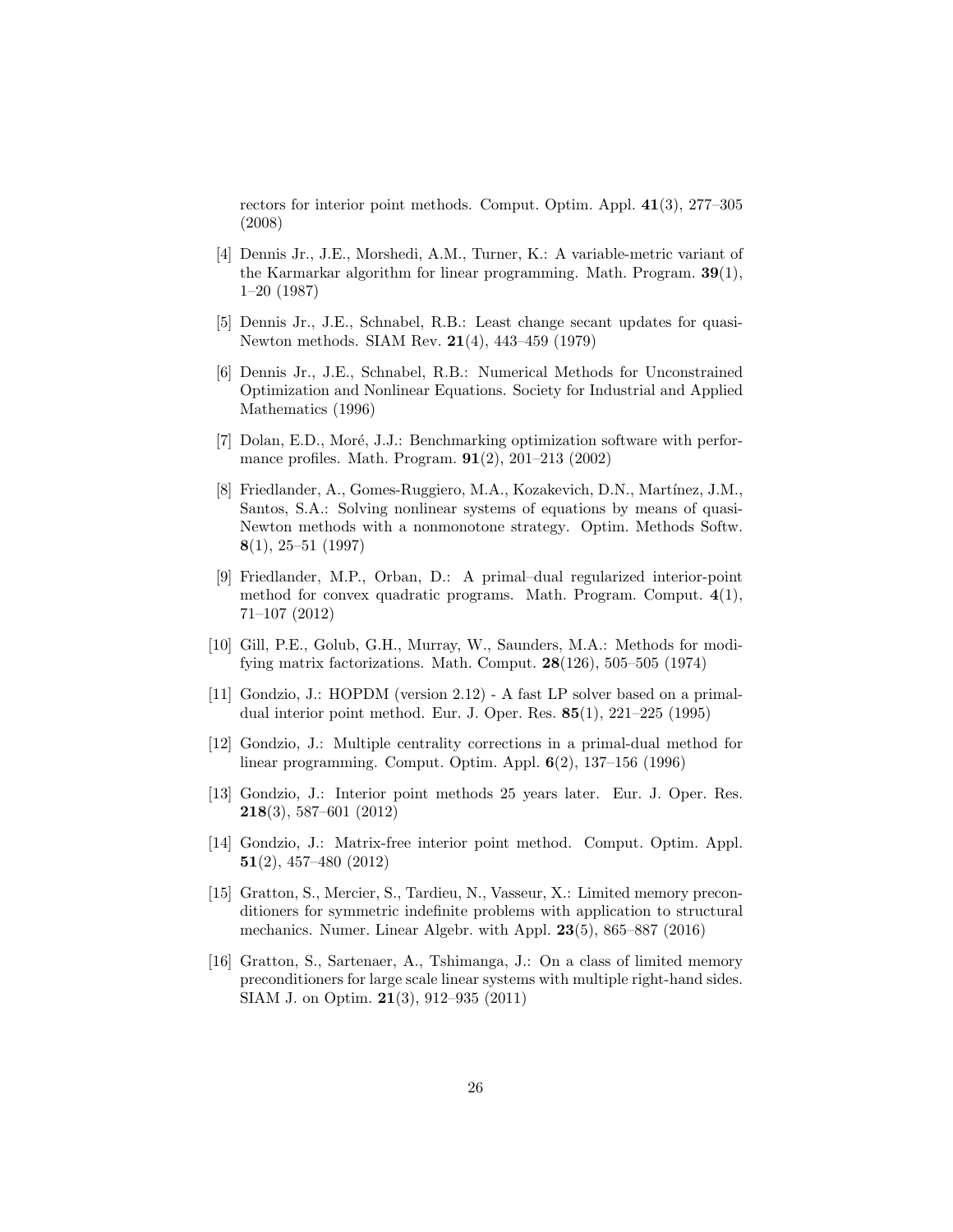- <span id="page-26-3"></span>[17] Greif, C., Moulding, E., Orban, D.: Bounds on eigenvalues of matrices arising from interior-point methods. SIAM J. on Optim. 24(1), 49–83 (2014)
- <span id="page-26-1"></span>[18] Kozakevich, D.N., Martínez, J.M., Santos, S.A.: Solving nonlinear systems of equations with simple constraints. Tech. rep., Department of Mathematics, IMECC-UNICAMP, University of Campinas (1996). URL <http://repositorio.unicamp.br/jspui/handle/REPOSIP/71875>
- <span id="page-26-10"></span>[19] Lukšan, L., Vlček, J.: Computational experience with globally convergent descent methods for large sparse systems of nonlinear equations. Optim. Methods Softw. 8(3-4), 201–223 (1998)
- <span id="page-26-5"></span>[20] Martínez, J.M.: Practical quasi-Newton methods for solving nonlinear systems. J. Comput. Appl. Math. 124(1-2), 97–121 (2000)
- <span id="page-26-2"></span>[21] Mehrotra, S.: On the implementation of a primal-dual interior point method. SIAM J. on Optim. 2(4), 575–601 (1992)
- <span id="page-26-11"></span>[22] Mehrotra, S., Li, Z.: Convergence conditions and Krylov subspace-based corrections for primal-dual interior-point method. SIAM J. on Optim. 15(3), 635–653 (2005)
- <span id="page-26-7"></span>[23] Morales, J.L., Nocedal, J.: Automatic preconditioning by limited memory quasi-Newton updating. SIAM J. on Optim. 10(4), 1079–1096 (2000)
- <span id="page-26-4"></span>[24] Morini, B., Simoncini, V., Tani, M.: A comparison of reduced and unreduced KKT systems arising from interior point methods. Comput. Optim. Appl. 68(1), 1–27 (2017)
- <span id="page-26-6"></span>[25] Nocedal, J., Wright, S.J.: Numerical Optimization, 2nd edn. Springer, New York (2006)
- <span id="page-26-9"></span>[26] Saunders, M.A., Tomlin, J.A.: Solving regularized linear programs using barrier methods and KKT systems. Tech. Rep. SOL 96-4, Systems Optimization Laboratory, Dept. of Operations Research, Stanford University, Stanford, CA 94305, USA (1996)
- <span id="page-26-8"></span>[27] Schubert, L.K.: Modification of a quasi-Newton method for nonlinear equations with a sparse Jacobian. Math. Comput. 24(109), 27–30 (1970)
- <span id="page-26-0"></span>[28] Wright, S.J.: Primal-dual Interior Point Methods. Society for Industrial and Applied Mathematics, Philadelphia (1997)